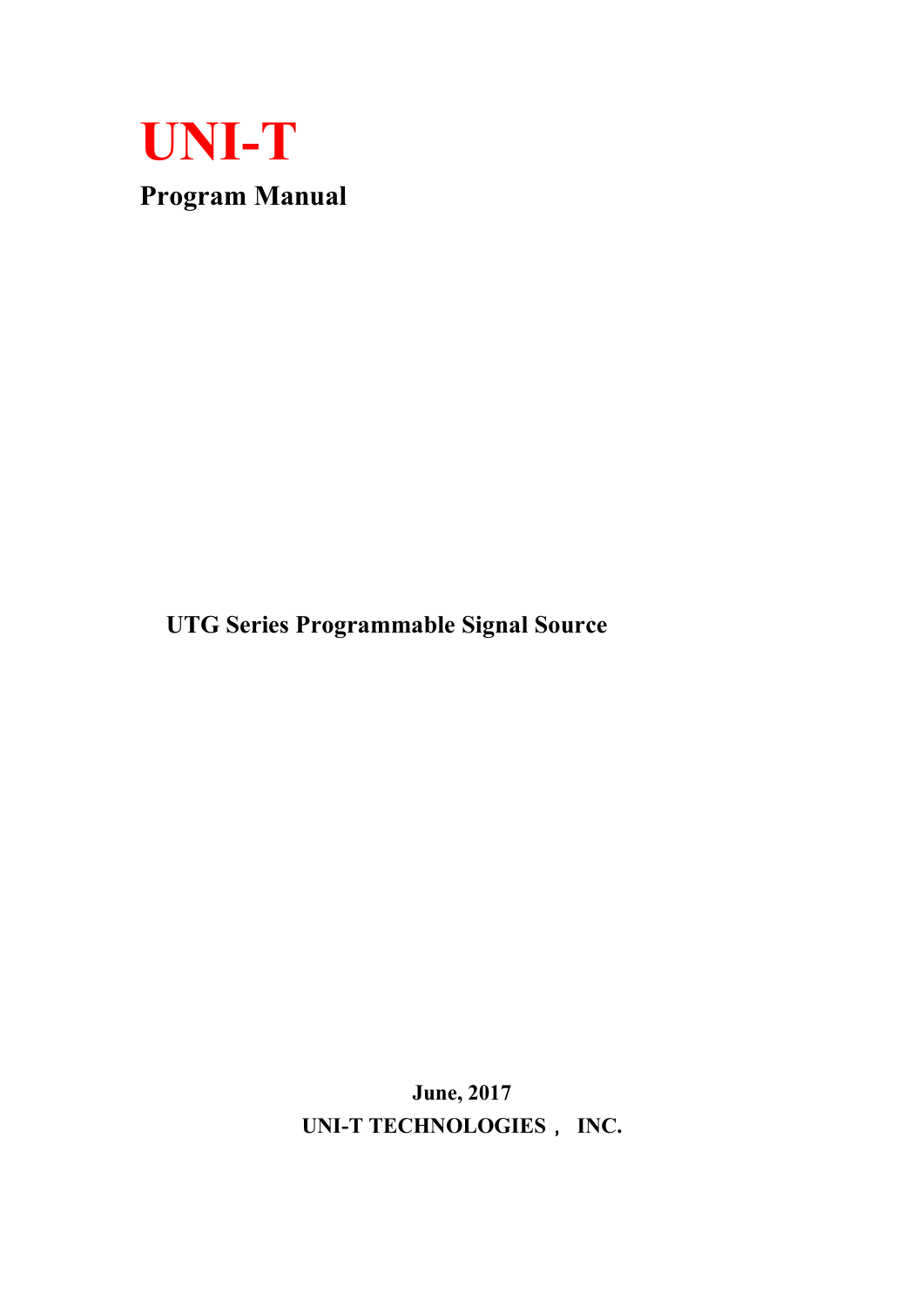# Warranty and Statement

# Copyright

2017 Uni-Trend Technology (China) Co., Ltd.

# Brand information

UNI-T is the registered trademark of Uni-Trend Technology (China) Co., Ltd.

# Software version

00.00.01

Software upgrade may have some change and add more function, please subscribe UNI-T website to get the new version or contact UNI-T

# Statement

 UNI-T products are protected by patents (including obtained and pending) in China and other countries and regions.

- UNI-T reserves the right to change specifications and prices.
- The information provided in this manual supersedes all previous publications.
- Information provided in this manual is subject to change without prior notice.
- UNI-T shall not be liable for any errors that may be contained in this manual. For any incidental or consequential damages arising out of the use or the information and deductive functions provided in this manual.

 No part of this manual shall be photocopied, reproduced or adapted without the prior written permission of UNI-T.

# Product certification

UNI-T has certified that the product conforms to China national product standard and industry product standard as well as ISO9001:2008 standard and ISO14001:2004 standard, and further certified that the product complies with relevant standards of other Member of the International Standards Organization.

# Contact us

If you have any question or problem, you can contact us

Website: https://www.uni-trend.com/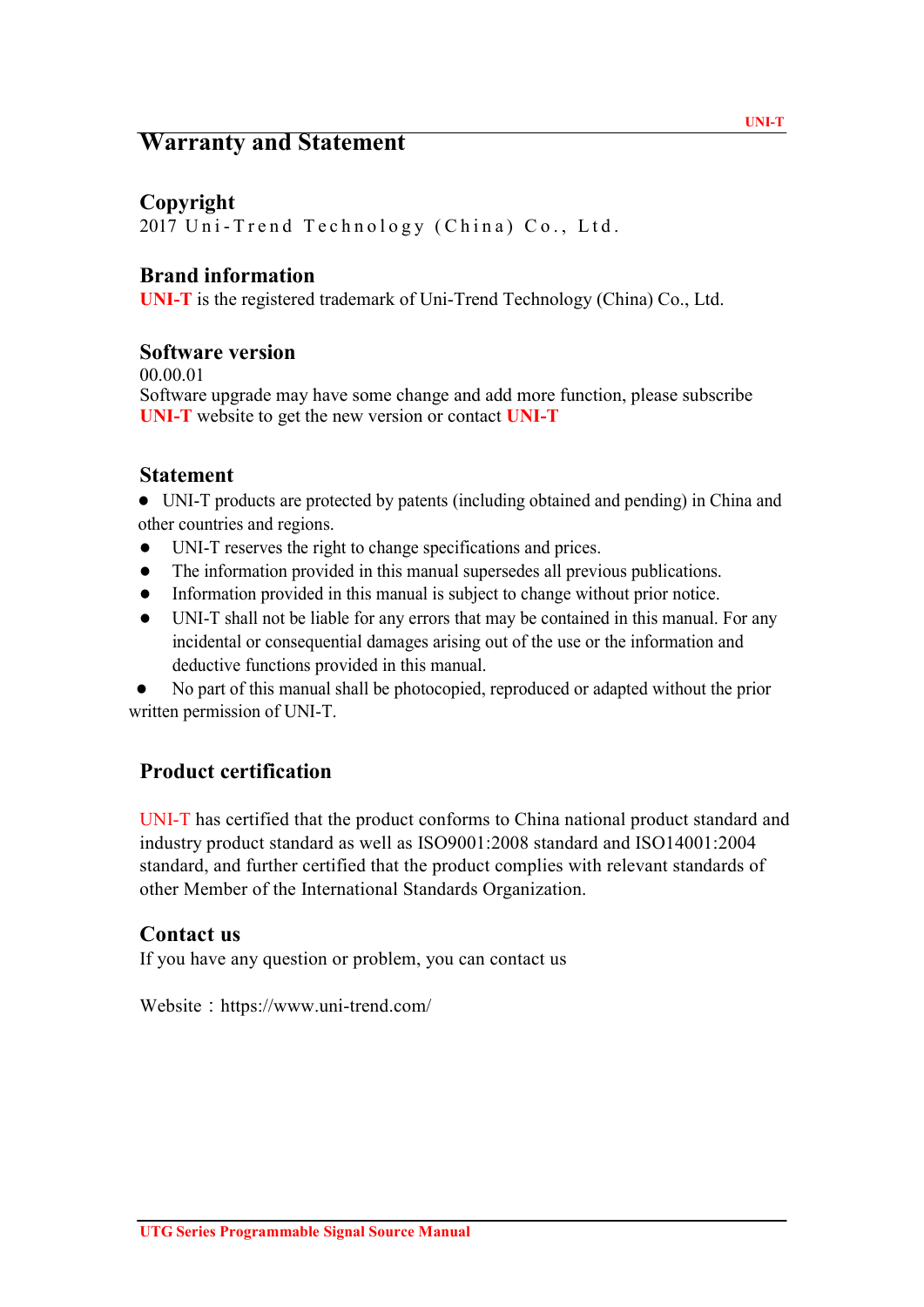# SCPI

SCPI was defined as an additional layer on top of the IEEE 488.2-1987 specification "Standard Codes, Formats, Protocols, and Common Commands".The standard specifies a common syntax, command structure, and data formats, to be used with all instruments. It introduced generic commands (such as CONFigure and MEASure) that could be used with any instrument. These commands are grouped into subsystems. SCPI also defines several classes of instruments. For example, any controllable power supply would implement the same DCPSUPPLY base functionality class. Instrument classes specify which subsystems they implement, as well as any instrument-specific features.

The physical hardware communications link is not defined by SCPI. While it was originally created for the IEEE-488.1 (GPIB) bus, SCPI can also be used with RS-232, RS-422, Ethernet, USB, VXIbus, HiSLIP, etc.

SCPI commands are ASCII textual strings, which are sent to the instrument over the physical layer (e.g., IEEE-488.1). Commands are a series of one or more keywords, many of which take parameters. In the specification, keywords are written CONFigure: The entire keyword can be used, or it can be abbreviated to just the uppercase portion. Responses to query commands are typically ASCII strings. However, for bulk data, binary formats can be used.

This section introduces the format, symbols, parameters, and abbreviations of the SCPI command.

# Instruction format

The SCPI command is a tree-like hierarchy consisting of multiple subsystems, each consisting of a root keyword and one or more hierarchical key words. The command line usually begins with a colon ":"; Keywords are separated by the colon ":", followed by optional parameter settings. The command keyword is separated by spaces from the first parameter. The command string must end with a newline  $\langle NL \rangle$ character. Add the question mark "? " after the command line. It is usually indicated that this feature is being queried.

# Symbol description

The following four symbols are not part of the SCPI command. It cannot sent with the command, but it is commonly used to supplementary specification.

**Brace** { } usually contain multiple optional parameter, one of which must be selected when send a command.

Such as DISPlay:GRID:MODE { FULL | GRID | CROSS | NONE} command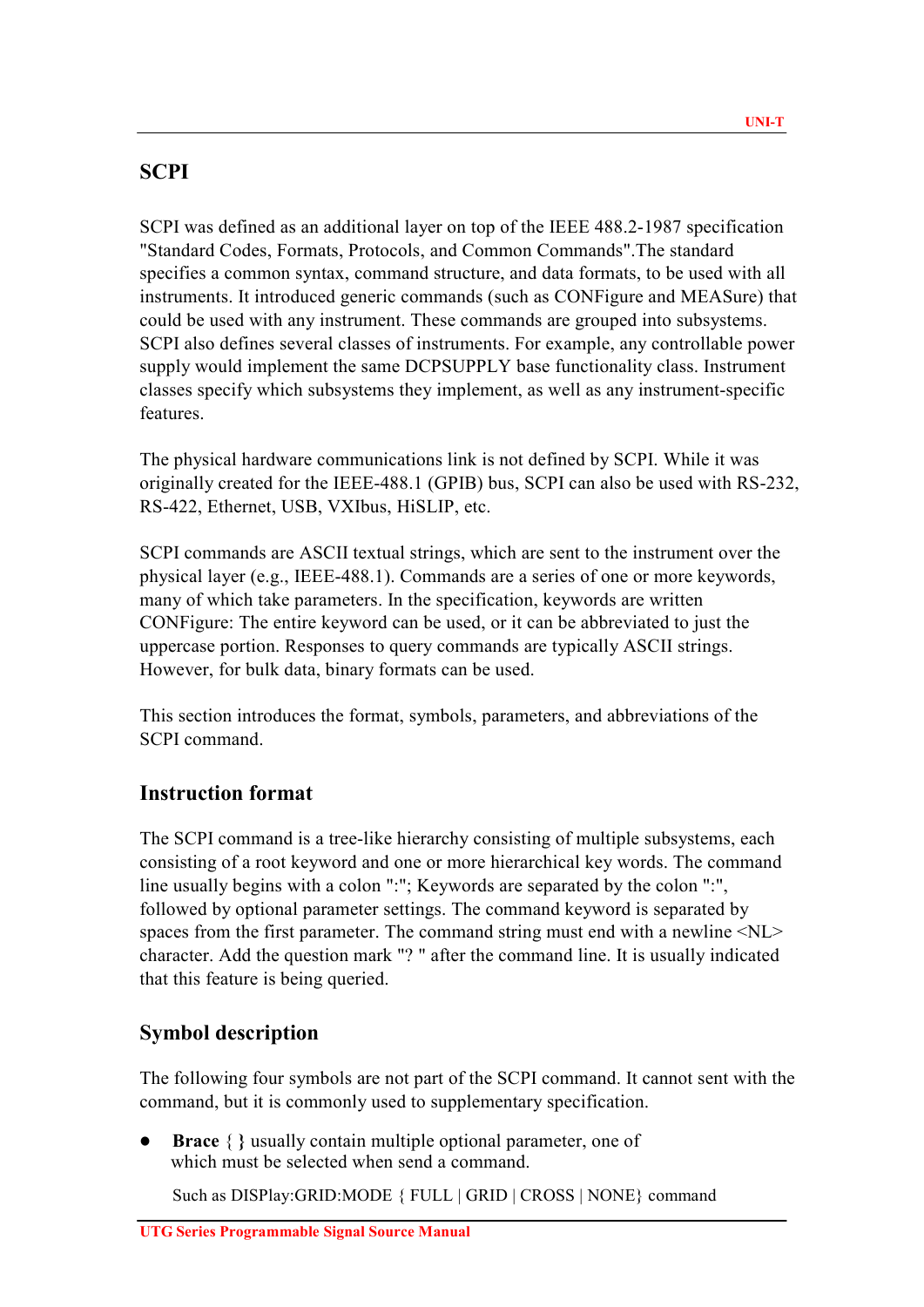**•** Vertical bar | used to separated multiple parameter, one of which must be selected when send a command.

Such as DISPlay:GRID:MODE { FULL | GRID | CROSS | NONE} command

• Square brackets [ ] The contents in square brackets (command keywords) can omissible. If the parameter is omitted, the instrument will set the parameter to the default value.

Such as MEASure:NDUTy? [<source>] command presents current channel

• Triangular braces  $\le$  The parameter in the braces must be replaced with a valid value.

Such as use DISPlay:GRID:BRIGhtness 30 form to send DISPlay:GRID:BRIGhtness <count> command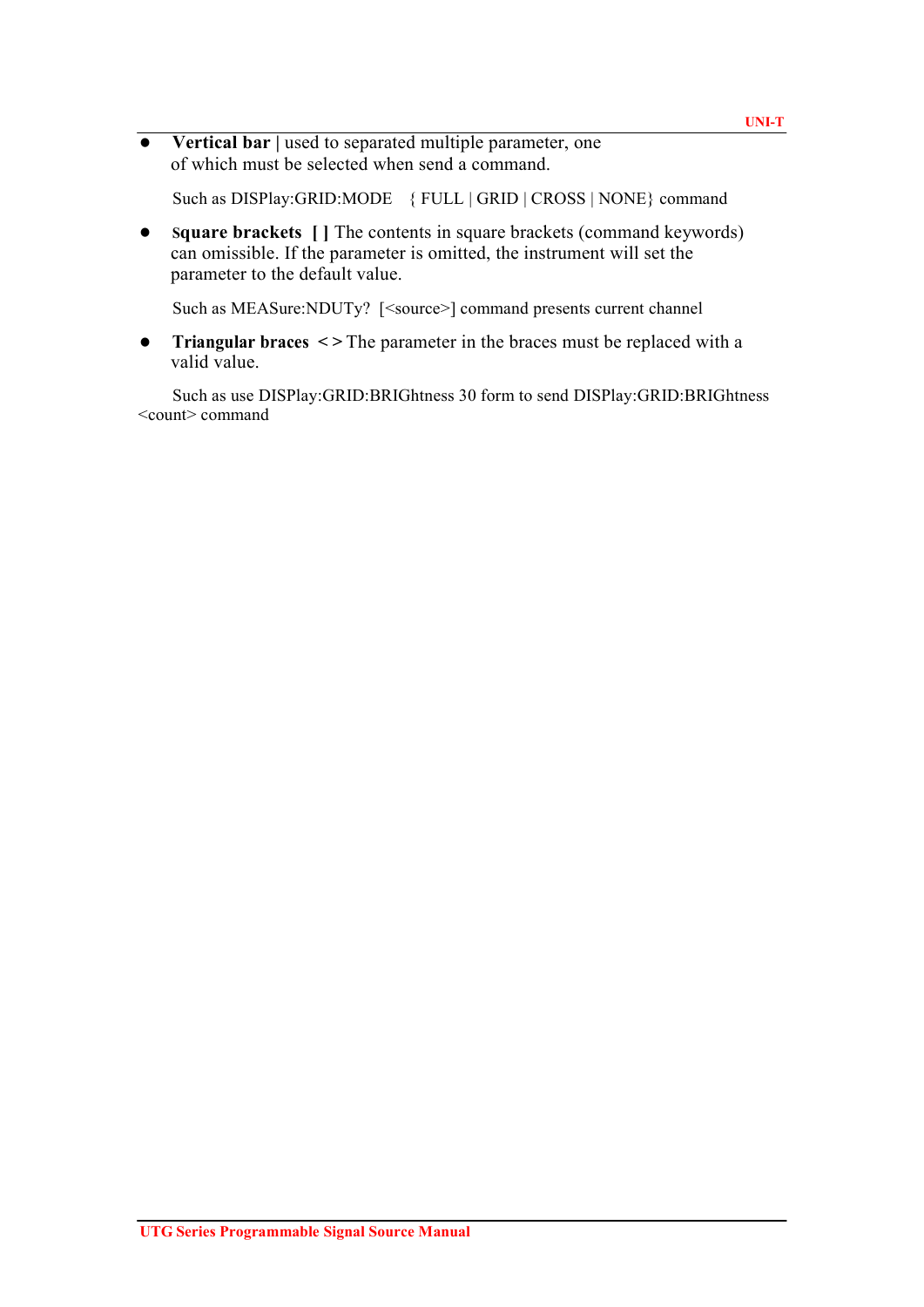# Parameter description

The parameter in this manual can be divided into five types: Boolean, Integer, Real,

Discrete, ASCII string

# Boolean

Parameter value can set "ON"(1) or "OFF"(0)

Such as SYSTem:LOCK  $\{ \{1 | ON\} | \{0 | OFF\} \}$ 

# **•** Integer

Parameter can take any valid integer value unless there have some other description.

Notes: Do not take decimal point format, otherwise error may occur.

Such as DISPlay:GRID:BRIGhtness <count> command can take integer form 0-100

# • Real

Parameter can take any valid integer value unless there have some other description.

Such as for command CH1, CHANnell: OFFSet <offset> parameter take integer value.

# **•** Discrete

Parameter can only take a specified number or characters.

Such as command DISPlay:GRID:MODE { FULL | GRID | CROSS | NONE} parameter can

only take FULL, GRID, CROSS, NONE

# $\triangleright$  ASCII string

String parameter contain all ASCII string sets. Strings must begin and end with paired

quotes; it can use single or double quotation marks. The quotation and delimiter can

also be part of a string by typing it twice and not adding any characters.

Such as set IP SYST:COMM:LAN:IPAD "192.168.1.10"

Shorthand rule all command can identify capital and small letter, if command need enter shorthand, it should all be capital letter.

Data return is divided into single data and batch data. The single data return is the corresponding parameter type, in which the real return type is presents by the scientific notation method. The part before e retains three figure behind the decimal point, and the e part retains three figure; the batch return must be obey IEEE

488.2# string data format, '#'+ the length of character bits[fixed to one character]+ ASCII valid value + valid data + end string  $\lceil \cdot \cdot \rceil$ 

Such as #3123xxxxxxxxxxxxxxxxxxxxx\n presents 123 strings batch data return format, '3' presents "123" occupies three character bits.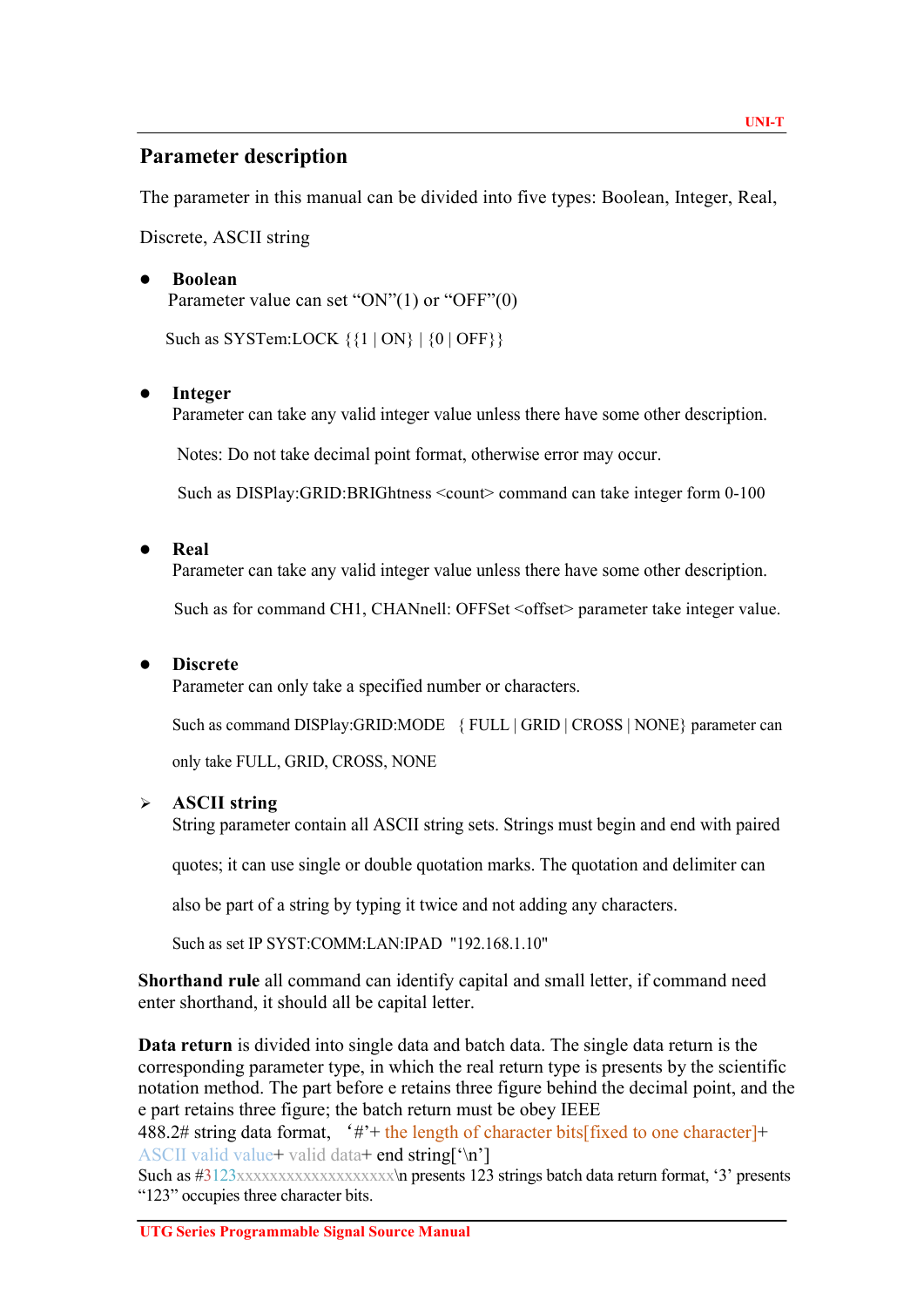# SCPI explanation

# IEEE488.2 General Commands

\*IDN?

 Command format: \*IDN?

> Function description:

for query manufacture name, power model, product serial number and software version.

# Return format:

manufacture name, power model, product serial number, software version separated by dot mark.

Notes: The returned model number should be consistent with the nameplate information.

# $\triangleright$  For example:

UNI-T Technologies, UTG900, 000000001, 00.00.01

# \*RST

# Command format:

\*RST

Function description:

restore factory settings and clear all the error message, send and receive queue buffers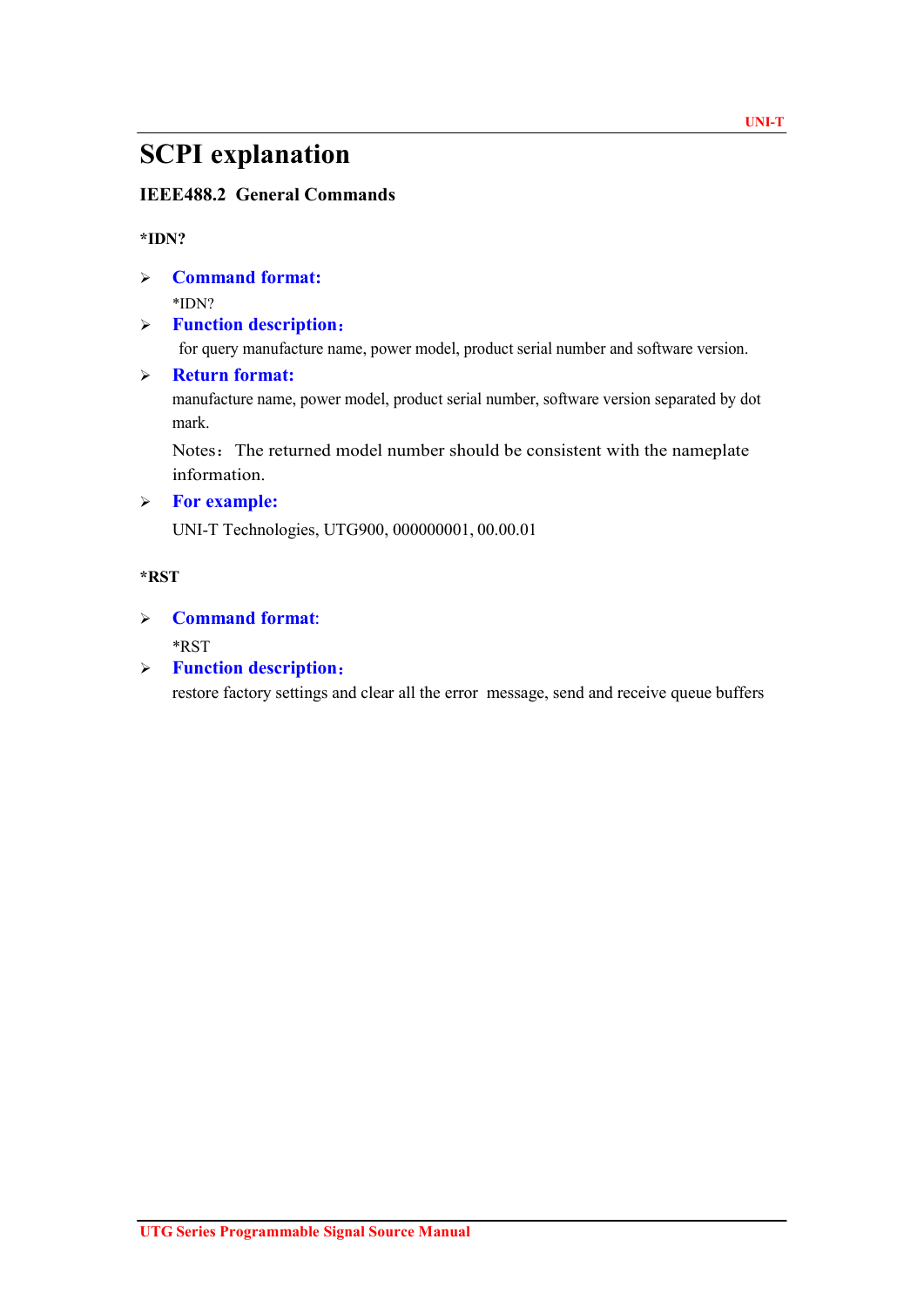#### UNI-T

# SYSTem Command

It is used for the basic operation of signal source, including the full QWERTY lock and system data setting.

# :SYSTem:LOCK

- Command format: :SYSTem:LOCK {{1 | ON} | {0 | OFF}} :SYSTem:LOCK? > Function description: for the full QWERTY lock/unlock
- $\triangleright$  Return format:

query the full QWERTY lock status, 0 presets unlocked, 1 presets locked.

 $\triangleright$  For example:

| :SYSTem:LOCK ON  | lock the full QWERTY                   |
|------------------|----------------------------------------|
| :SYSTem:LOCK OFF | unlock the full QWERTY                 |
| :SYSTem:LOCK?    | the query returns to 1 presents locked |

## :SYSTem:CONFigure

#### Command format:

:SYSTem:CONFigure <file> :SYSTem:CONFigure?

## > Function description:

For read and write configuration files, send the instruction firstly and then send configuration file data to the signal source.

<file> presents configuration file

# Return format:

query the current configuration file of the signal source return data

#### For example:

:SYSTem:CONFigure writes configuration file data to the signal source and make it load :SYSTem:CONFigure? query the current configuration file binary stream of the source return data

## :SYSTem:PHASe:MODe

## Command format:

:SYSTem:PHASe:MODe {INDependent | SYNChronization} :SYSTem:PHASe:MODe?

# > Function description:

Control the phase mode between channels. If synchronous, it presents that the initial phases of the two channels are synchronized; otherwise, the phase are independent.

# Return format:

the query returns the phase mode between channels

> For example: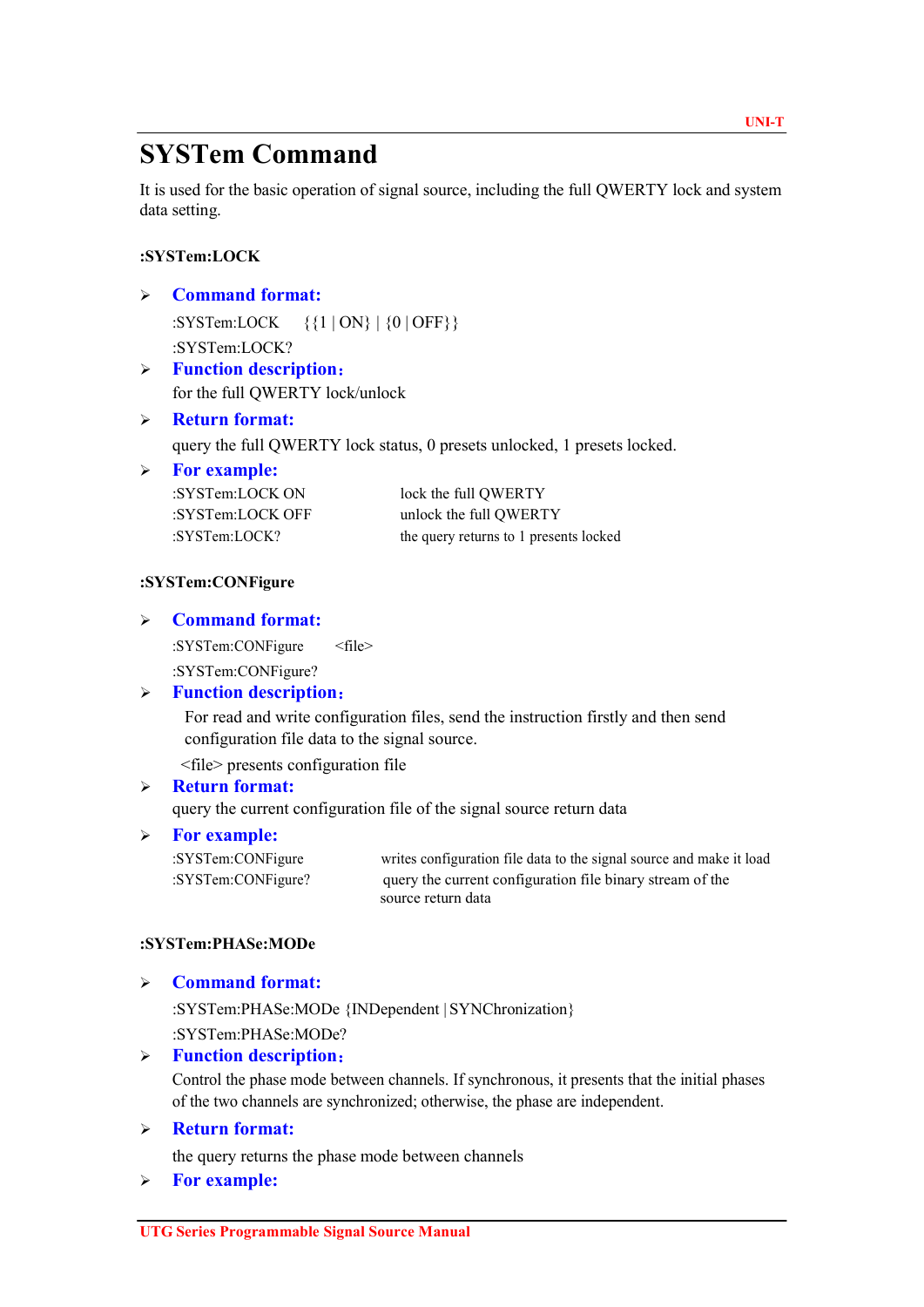:SYSTem:PHASe:MODe? the query returns INDependent

:SYSTem:PHASe:MODe INDependent set independent phase mode between channels

#### :SYSTem:LANGuage

 Command format: :SYSTem:LANGuage {ENGLish|CHINese} :SYSTem:LANGuage?

> Function description: control the system display language

# $\triangleright$  Return format:

query return the system display language

 For example: :SYSTem:LANGuage? the query returns ENGLish

:SYSTem:LANGuage ENGLish Set English as the system display language

# :SYSTem:BEEP

# Command format: :SYSTem:BEEP {{1 | ON} | {0 | OFF}} :SYSTem:BEEP?

# > Function description: control buzzer switch

# $\triangleright$  Return format: the query returns the buzzer on/off status

 For example: :SYSTem:BEEP ON turn on buzzer :SYSTem:BEEP? the query returns 1

## :SYSTem:NUMBer:FORMat

# Command format: SYSTem:NUMBer:FORMat {COMMa|SPACe|NONe} :SYSTem:NUMBer:FORMat?

# > Function description: the delimiter that controls the digital format of the system

## Return format:

the query returns the delimiter of the digital format of the system

## > For example:

| :SYSTem:NUMBer:FORMat NONe | Set no system number format |
|----------------------------|-----------------------------|
| :SYSTem:NUMBer:FORMat?     | the query returns NONe      |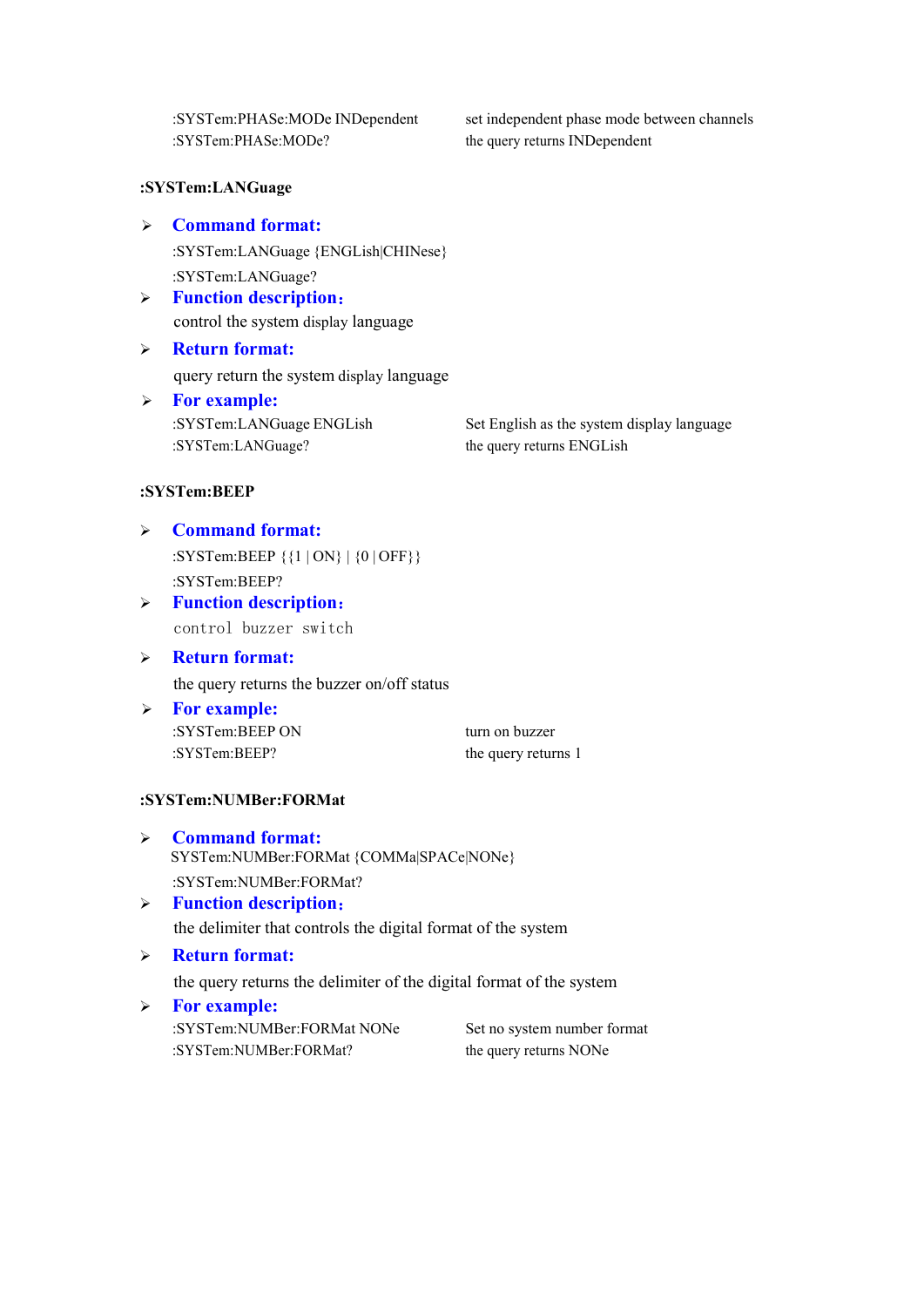# :SYSTem:BRIGhtness

- $\triangleright$  Command format: :SYSTem:BRIGhtness { 10|30|50|70|90|100} :SYSTem:BRIGhtness?
- > Function description: control backlight brightness level
- Return format: the query returns control backlight brightness level
- $\triangleright$  For example: :SYSTem:BRIGhtness 30 Set backlight brightness to

30%:SYSTem:BRIGhtness? the query returns 30

# :SYSTem:SLEEP:TIMe

- Command format: :SYSTem:SLEEP:TIMe { CLOSe | 1 |5 | 15 |30 |60}
	- :SYSTem:SLEEP:TIMe?
- > Function description: set sleep mode, interval time 5 minute
- Return format:

the query returns sleep mode

 $\triangleright$  For example: :SYSTem:SLEEP:TIMe? the query returns 1

:SYSTem:SLEEP:TIMe 1 set the system to automatically sleep mode after 1 minute

#### :SYSTem:CYMometer

#### $\triangleright$  Command format:

:SYSTem:CYMometer {{1 | ON} | {0 | OFF}}

:SYSTem:CYMometer?

# $\triangleright$  Function description:

Control the system frequency meter switching status Notes: enable frequency meter function will turn off the channel output synchronous function

 $\triangleright$  Return format:

The query returns the system frequency meter switching status, 0 presents off, 1 presents on.

 $\triangleright$  For example:

```
:SYSTem:CYMometer ON turn on frequency meter
:SYSTem:CYMometer? the query returns 1
```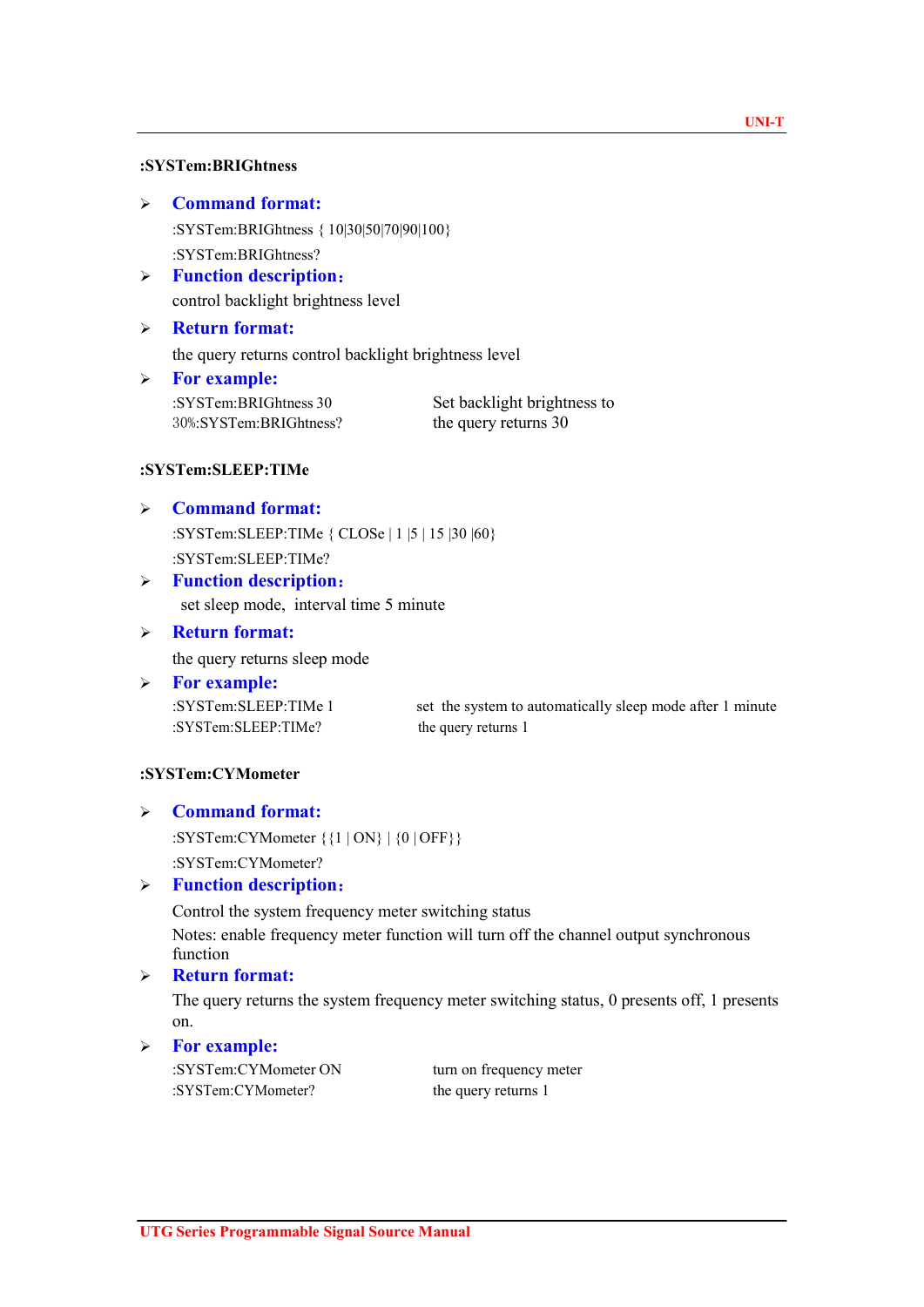#### :SYSTem:CYMometer:FREQuency

Command format:

:SYSTem:CYMometer:FREQuency?

- > Function description: get the current measured frequency
- $\triangleright$  Return format:

the query returns the current measured frequency of the frequency meter, unit Hz, use scientific notation method returns the data.

 $\triangleright$  For example:

:SYSTem:CYMometer:FREQuency? the query returns 2e+3

## :SYSTem:CYMometer:PERiod

Command format:

:SYSTem:CYMometer:PERiod?

> Function description:

get the current measurement period of the frequency meter.

 $\triangleright$  Return format:

the query returns the current measured period of the frequency meter, unit S, use scientific notation method returns the data.

 $\triangleright$  For example: :SYSTem:CYMometer:PERiod? the query returns 2e-3

#### :SYSTem:CYMometer:DUTY

 $\triangleright$  Command format:

:SYSTem:CYMometer:DUTY?

> Function description:

get the current measured duty ratio of the frequency meter.

Return format:

the query returns the current measured duty ratio of the frequency meter, unit is %

 $\triangleright$  For example:

:SYSTem:CYMometer:DUTY? the query returns 20, it presents duty ratio 20%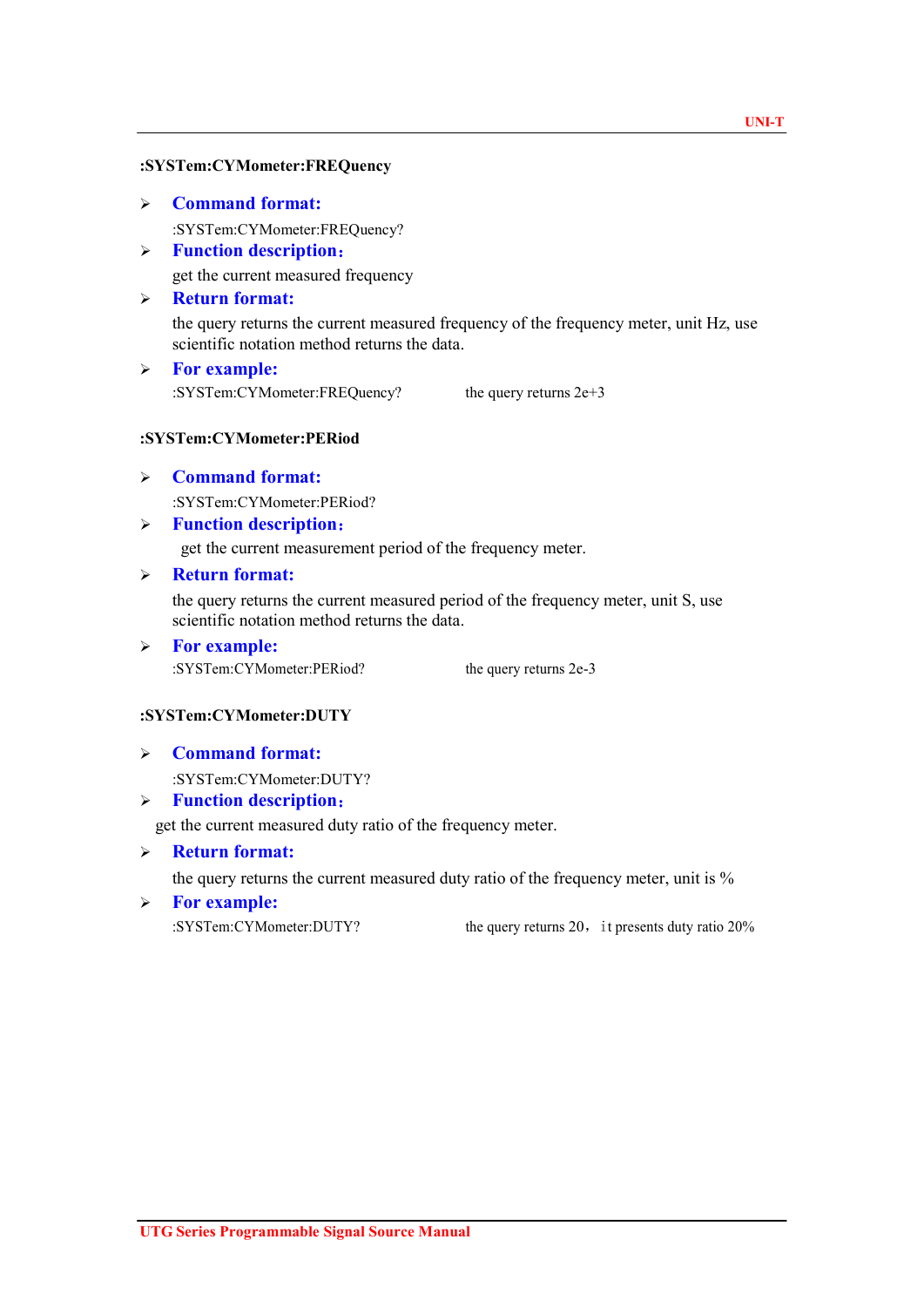# CHANnel Command

It used to set the relevant channel function of the signal source

# :CHANnel<n>:OUTPut

# Command format:

:CHANnel<n>:OUTPut {{1 | ON} | {0 | OFF}}

:CHANnel<n>:OUTPut?

# > Function description:

set the switch of the channel output

 $\langle n \rangle$ : channel number, n take 1,2

Return format:

the query returns the status of the channel output, 0 presents off, 1 presents on.

| $\triangleright$ For example: |                                    |
|-------------------------------|------------------------------------|
| :CHANnel1:OUTPut ON           | set to turn on output of channel 1 |
| :CHANnel1:OUTPut?             | the query returns 1                |

# :CHANnel<n>:INVersion

 Command format: :CHANnel<n>:INVersion  $\{\{1 | ON\} | \{0 | OFF\}\}\$ 

# :CHANnel<n>:INVersion?

# > Function description:

set to turn on/off the reverse of the specified channel signal

 $\langle n \rangle$ : channel number, n take 1,2

# $\triangleright$  Return format:

the query returns the reverse of the specified channel signal, 0 presents off, 1 presents on.

# > For example:

:CHANnel1:INVersion? the query returns 1

:CHANnel1:INVersion ON set to turn on the reverse of channel 1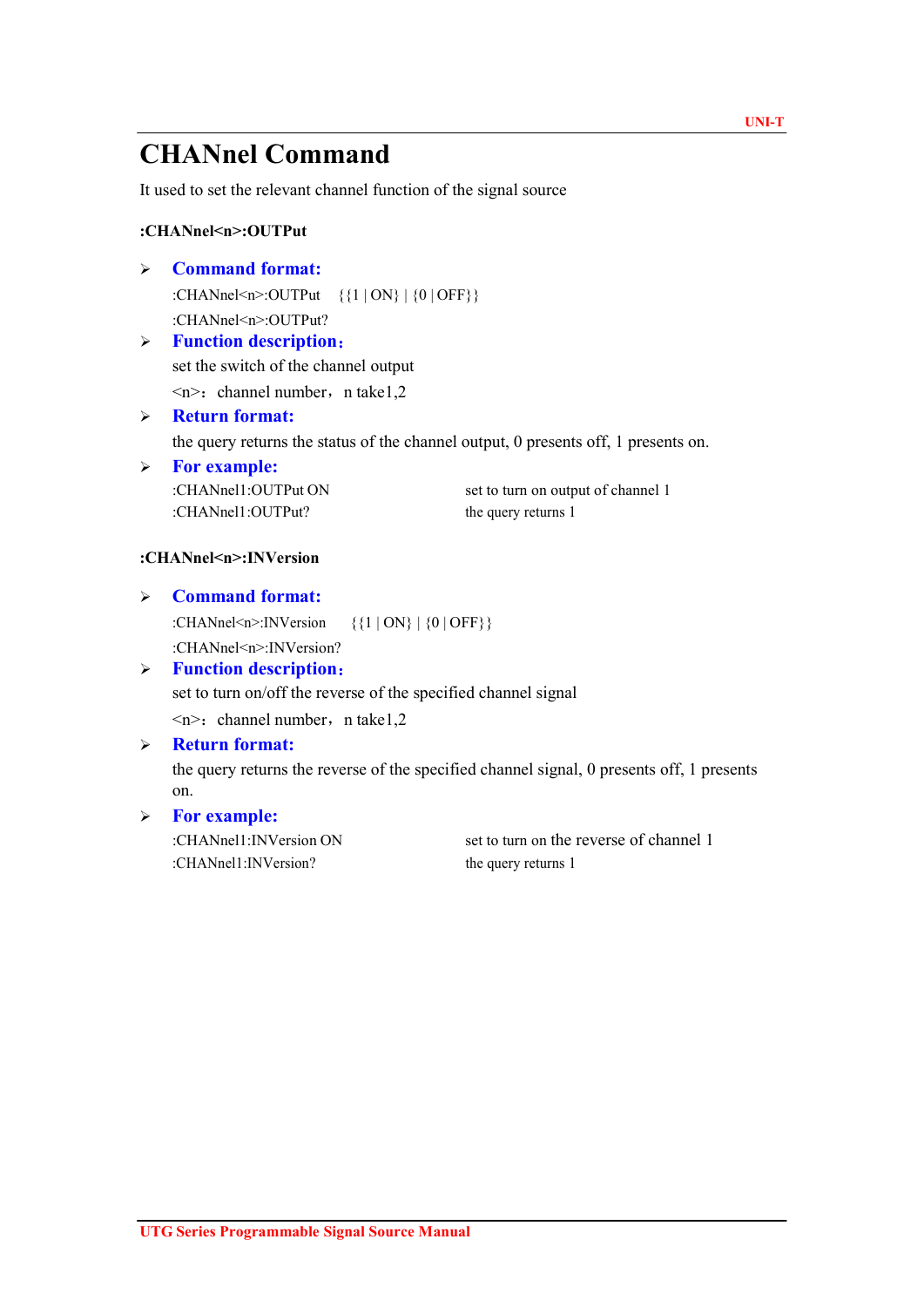#### :CHANnel<n>:OUTPut:SYNC

#### Command format:

:CHANnel<n>:OUTPut:SYNC {{1 | ON} | {0 | OFF}}

:CHANnel<n>:OUTPut:SYNC?

# > Function description:

set the sync output of the channel Notes: the device has only one output interface to sync and it can only turn on one channel to sync.

 $\langle n \rangle$ : channel number, n take 1,2

## $\triangleright$  Return format:

the query returns the sync of the specified channel signal, 0 presents off, 1 presents on.

## For example:

:CHANnel1:OUTPut:SYNC? the query returns 1

:CHANnel1:OUTPut:SYNC ON set to turn on the sync of channel 1

## :CHANnel<n>:LIMit:ENABle

# $\triangleright$  Command format:

:CHANnel<n>:LIMit:ENABle {{1 | ON} | {0 | OFF}} :CHANnel<n>:LIMit:ENABle?

# > Function description:

set the amplitude limiting switch of the specified channel signal  $\langle n \rangle$ : channel number, n take 1,2

## Return format:

the query returns the amplitude limiting switch of the specified channel signal

# > For example:

:CHANnel1:LIMit:ENABle ON set to turn on the amplitude limiting of the specified channel signal :CHANnel1:LIMit:ENABle? the query returns 1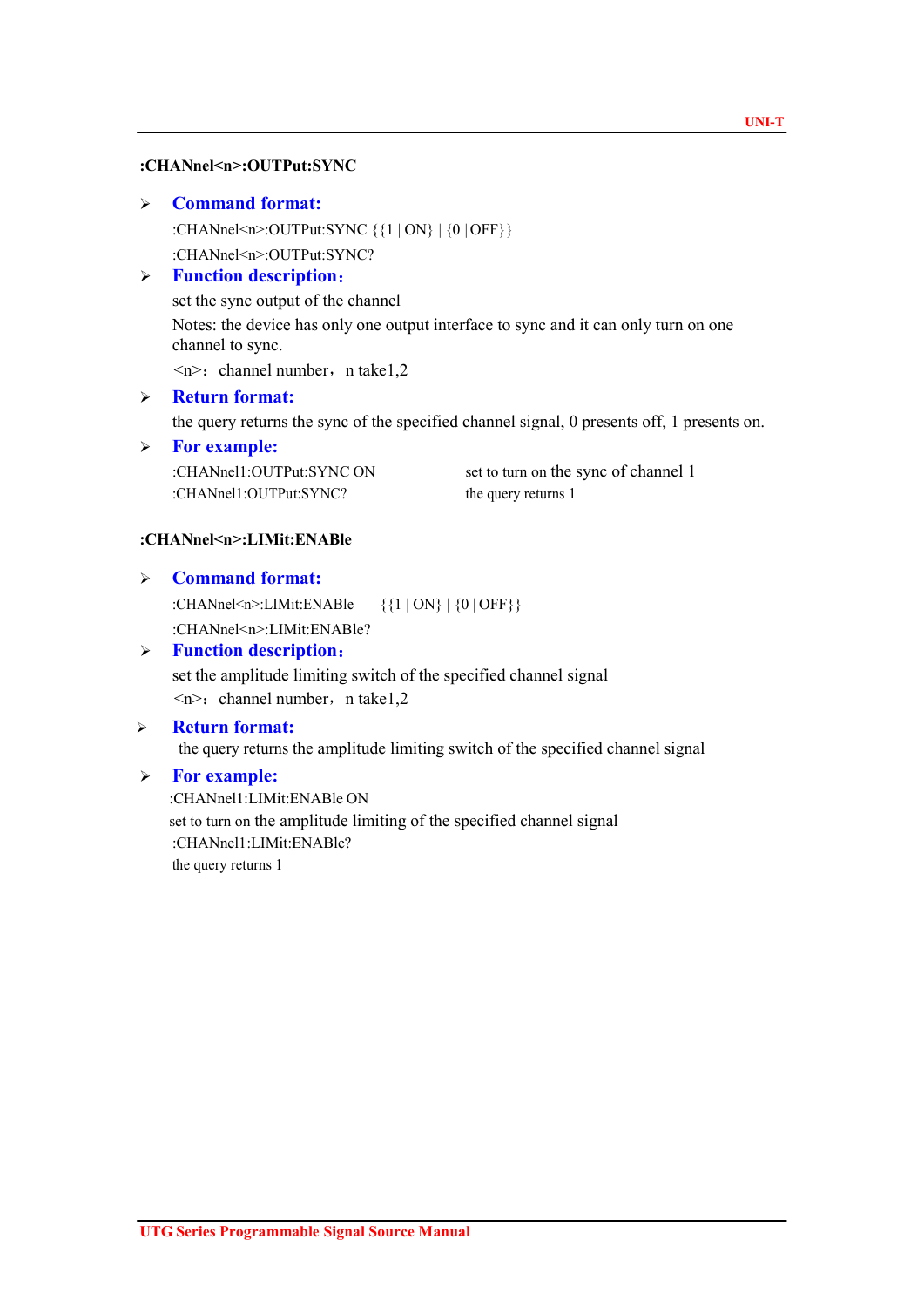#### :CHANnel<n>:LIMit:LOWer

# $\triangleright$  Command format:

:CHANnel<n>:LIMit:LOWer {<voltage>} :CHANnel<n>:LIMit:LOWer?

# > Function description:

set the lower limit of the specified channel signal <voltage> voltage of the current channel, unit is V

 $\langle n \rangle$ : channel number, n take 1,2

# Return format:

the query returns the lower limit of the specified channel signal, use scientific notation method returns the data.

# $\triangleright$  For example:

:CHANnel1:LIMit:LOWer? the query returns  $2e+0$ 

:CHANnel1:LIMit:LOWer 2 set the lower limit to 2V of channel 1

# :CHANnel<n>:LIMit:UPPer

# $\triangleright$  Command format:

:CHANnel<n>:LIMit:UPPer {<voltage>} :CHANnel<n>:LIMit:UPPer?

# $\triangleright$  Function description:

set the upper limit of the specified channel signal  $\le$ voltage $>$ voltage of the current channel, unit is V

 $\leq n$ : channel number, n take 1,2

# Return format:

the query returns the upper limit of the specified channel signal, use scientific notation method returns the data.

## > For example:

: $CHANnel1: LIMit:UPPer?$  the query returns  $2e+0$ 

:CHANnel1:LIMit:UPPer 2 set the upper limit to 2V of channel 1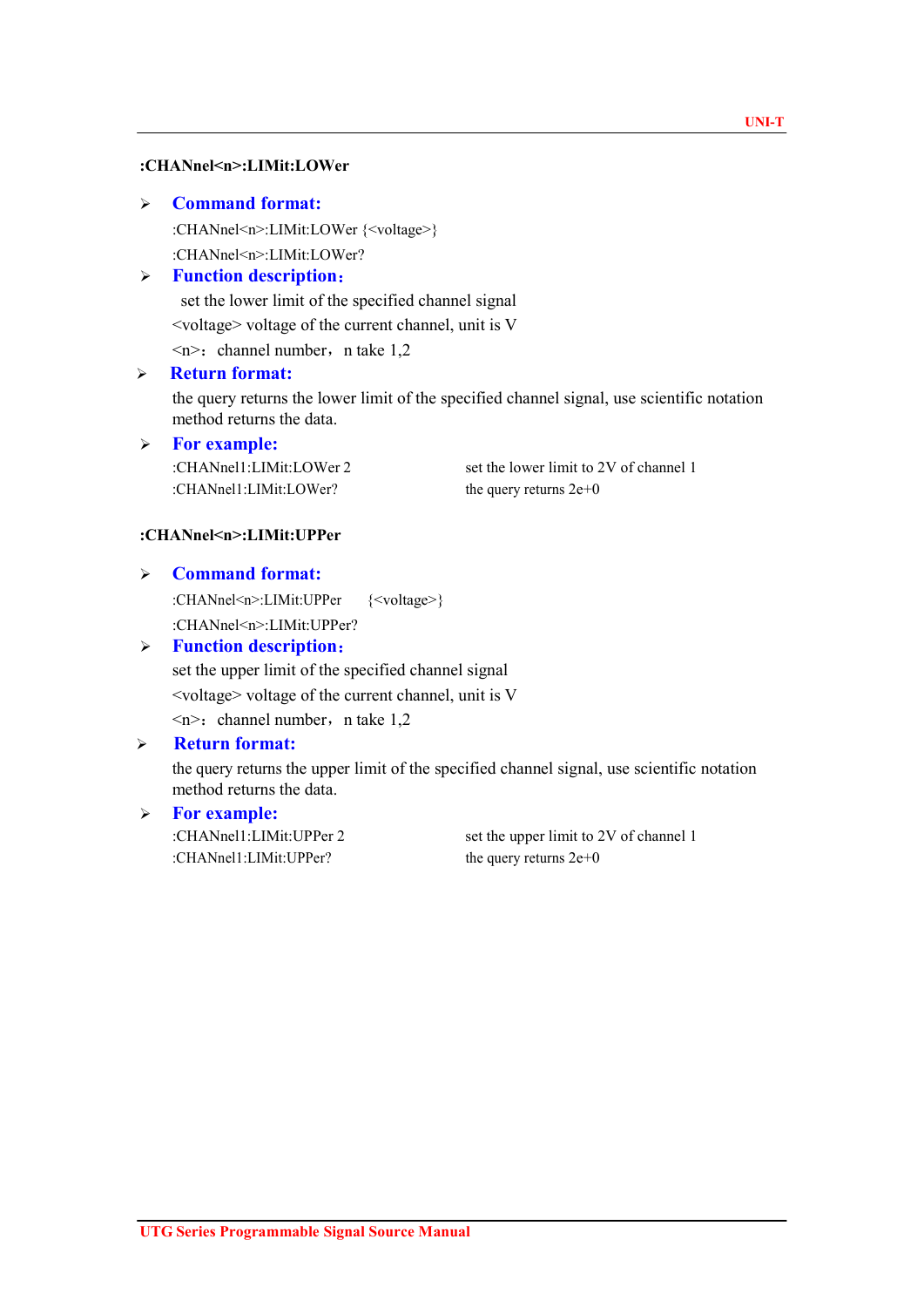#### :CHANnel<n>:AMPLitude:UNIT

# $\triangleright$  Command format:

:CHANnel<n>:AMPLitude:UNIT {VPP | VRMS | DBM} :CHANnel<n>:AMPLitude:UNIT?

# > Function description:

set the amplitude limiting output unit

 $\leq n$ : channel number, n take 1,2

# $\triangleright$  Return format: the query returns the amplitude limiting output unit

# > For example:

:CHANnel1:AMPLitude:UNIT VPP set the amplitude limiting output unit as VPP of channel 1 :CHANnel1:AMPLitude:UNIT? the query returns VPP

# :CHANnel<n>:LOAD

# Command format:

:CHANnel<n>:LOAD {<resistance>}

:CHANnel<n>:LOAD?

# $\triangleright$  Function description:

set the output load of the specified channel signal

 $\leq$ resistance load resistance value, unit is  $\Omega$ 

 $\langle n \rangle$ : channel number, n take 1,2

Notes: Resistance value range 1~10000, 10000 should be high resistance

# Return format:

the query returns the load resistance value of the specified channel signal, use scientific notation method returns the data.

# > For example:

:CHANnel1:LOAD? the query returns  $50e+0$ 

:CHANnel1:LOAD 50 set the load resistance value to  $50\Omega$  of channel 1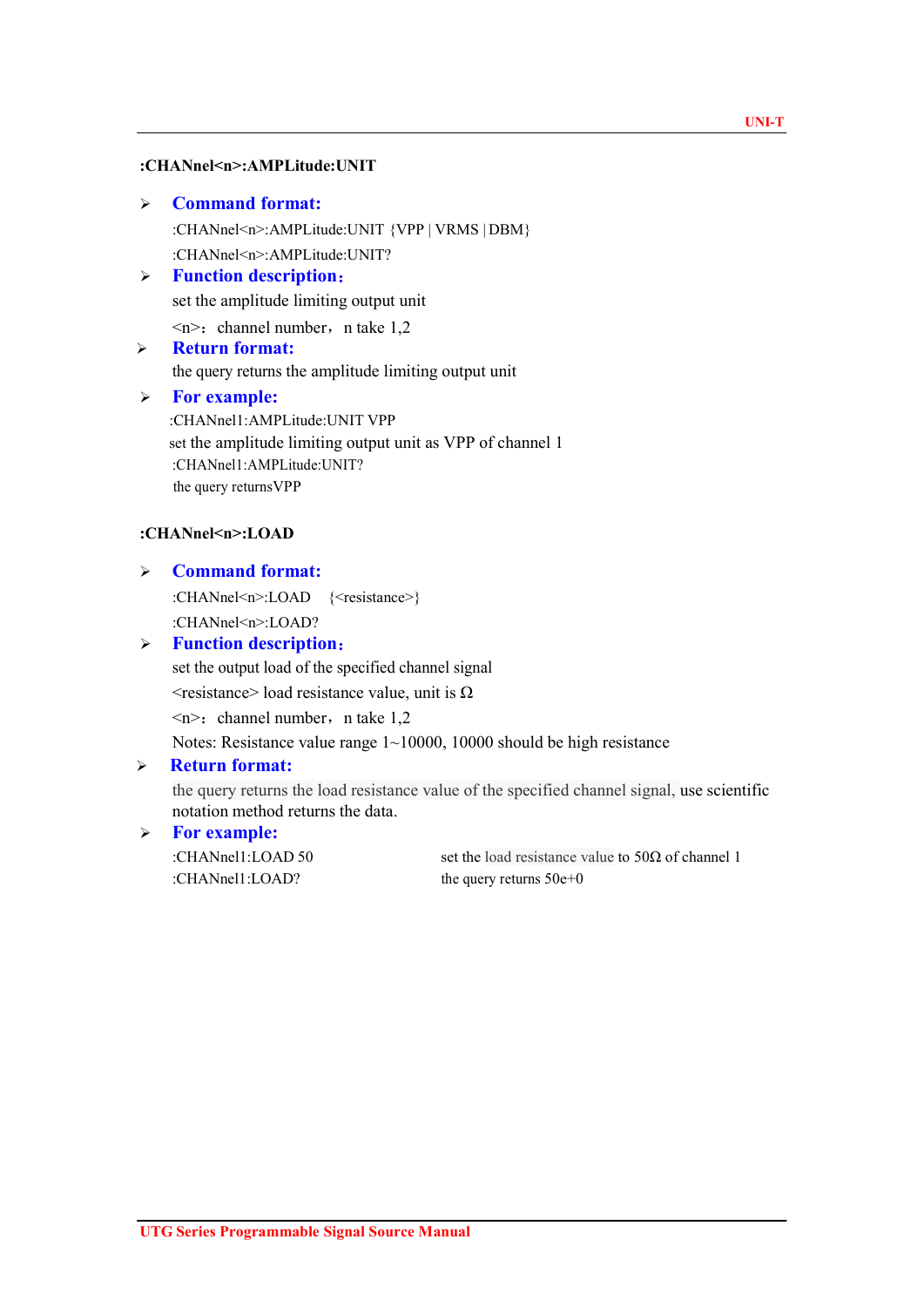#### :CHANnel<n>:BASE:WAVe

# Command format:

:CHANnel<n>:BASE:WAVe { SINe | SQUare | PULSe | RAMP | ARB | NOISe | DC } :CHANnel<n>:BASE:WAVe?

## > Function description:

Set the fundamental wave type of the specified channel signal. They are sine wave, square wave, pulse wave, triangular wave, random wave, noise and direct current

 $\langle n \rangle$ : channel number, n take 1,2

## $\triangleright$  Return format:

the query returns the fundamental wave type of the specified channel signal

#### > For example:

| :CHANnel1:BASE:WAVe SINe | set the sine wave of channel 1 |
|--------------------------|--------------------------------|
| :CHANnel1:BASE:BWAVe?    | the query returns SINe         |

#### :CHANnel<n>:BASE:FREQuency

## Command format:

:CHANnel<n>:BASE:FREQuency {<freq>} :CHANnel<n>:BASE:FREQuency?

# > Function description:

set the output frequency of the specified channel signal

 $\langle$  freq $\rangle$  the frequency value, unit is Hz (1e-6s  $\sim$  the maximum allowable frequency of the current waveform)

 $\langle n \rangle$ : channel number, n take 1,2

# Return format:

the query returns the output frequency of the specified channel signal, use scientific notation method returns the data.

#### $\triangleright$  For example:

:CHANnel1:BASE:FREQuency? the query returns  $2e+3$ 

:CHANnel1:BASE:FREQuency 2000 set the output frequency to 2KHz of channel 1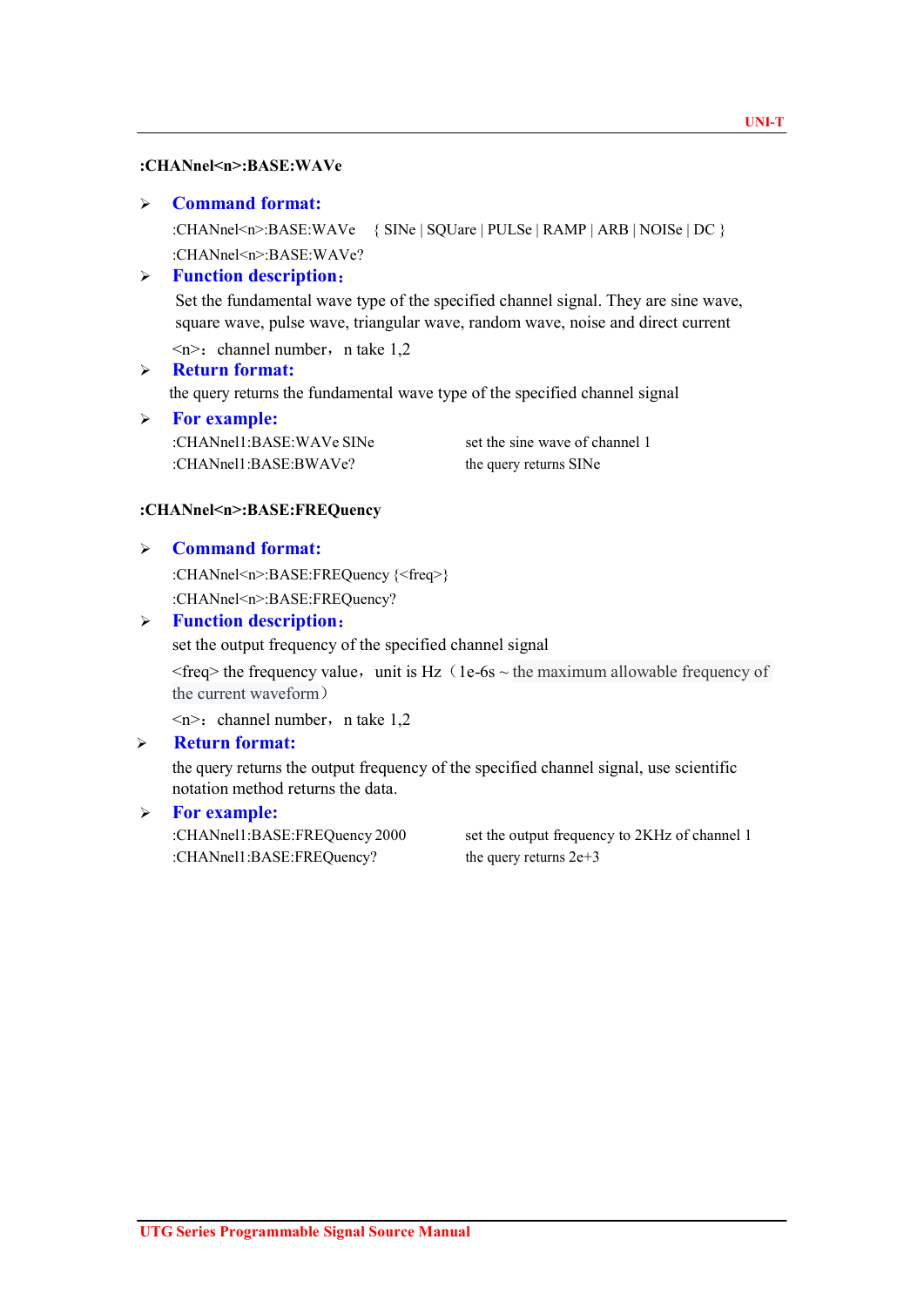#### :CHANnel<n>:BASE:PERiod

# Command format:

:CHANnel<n>:BASE:PERiod { <period>}

:CHANnel<n>:BASE:PERiod?

# > Function description:

set the output period of the specified channel signal

<period> output period, unit is S. If it is sine wave, range(the current maximum allowable time is  $\sim$  1e3s)

 $\langle n \rangle$ : channel number, n take 1,2

# Return format:

the query returns the upper limit of the specified channel signal, use scientific notation method returns the data.

# For example:

| :CHANnel1:BASE:PERiod 0.002 | set the output period to 2ms of channel 1 |
|-----------------------------|-------------------------------------------|
| :CHANnel1:BASE:PERiod?      | the query returns 2e-3                    |

## :CHANnel<n>:BASE:PHASe

|   | <b>Command format:</b>                                           |
|---|------------------------------------------------------------------|
|   | :CHANnel <n>:BASE:PHASe {<phase>}</phase></n>                    |
|   | : $CHANnel \le n > BASE: PHAse?$                                 |
| ⋗ | <b>Function description:</b>                                     |
|   | set the output phase of the specified channel signal             |
|   | $\epsilon$ > phase unit is <sup>o</sup> , range -360 $\sim$ 360. |
|   | $\leq n$ : channel number, n take 1,2                            |
|   | Return format:                                                   |

#### Return format:

the query returns the output phase of the specified channel signal

# $\triangleright$  For example:

:CHANnel1:BASE:PHAse? the query returns 20

:CHANnel1:BASE:PHAse 20 set the output phase to 20° of channel 1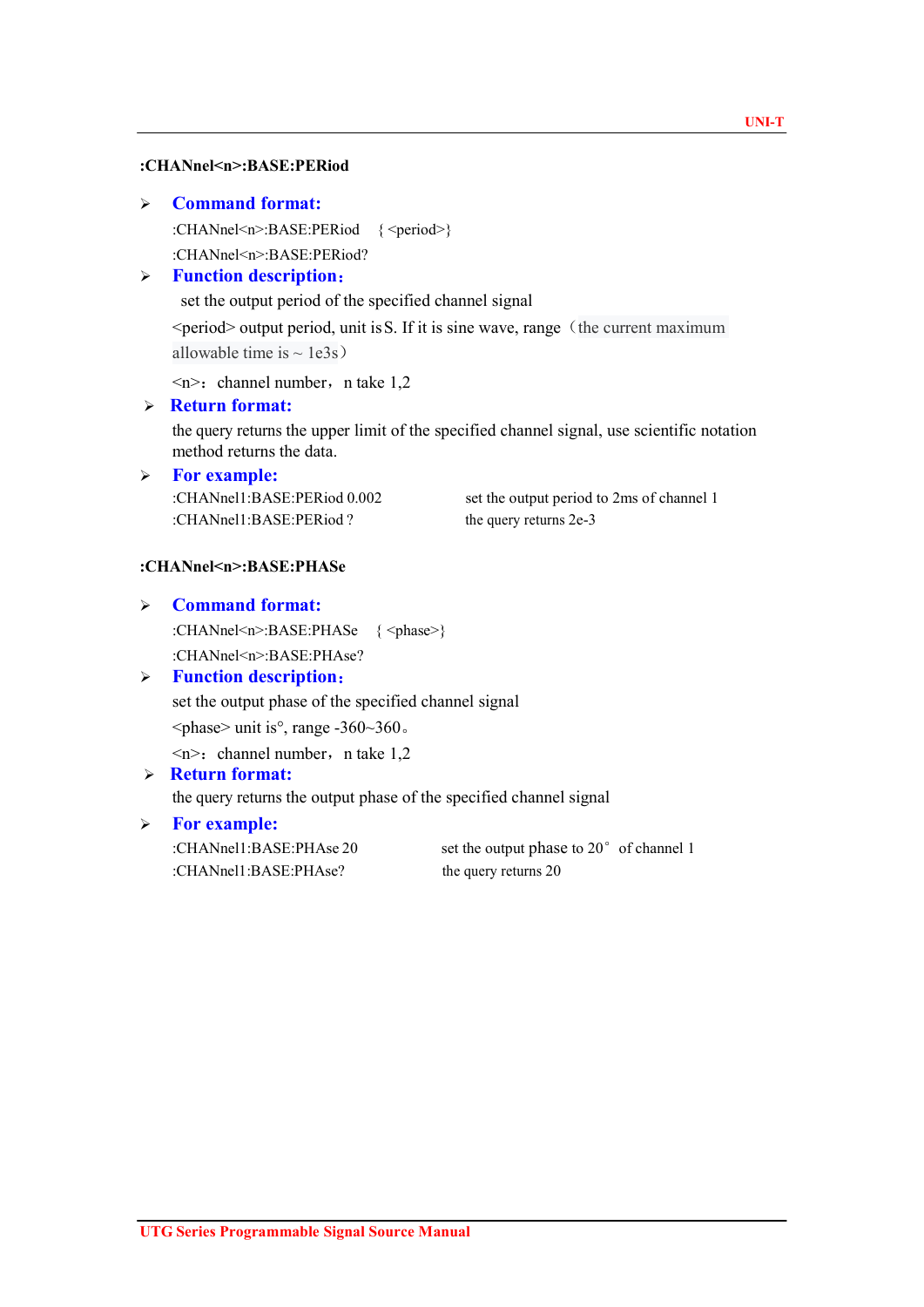#### :CHANnel<n>:BASE:AMPLitude

#### $\triangleright$  Command format:

:CHANnel<n>:BASE:AMPLitude { <amp>}

:CHANnel<n>:BASE:AMPLitude?

## > Function description:

set the amplitude limiting output of the specified channel signal

<amp> presents voltage, unit is the current channel

 $1 \text{mVpp} \sim \text{the maximum output load of the current channel}$ <br>If the unit is VPP, the maximum output load value= the current load \*20/(50+ the current load)

 $\langle n \rangle$ : channel number, n take 1.2

## $\triangleright$  Return format:

the query returns the amplitude limiting output of the specified channel signal, use scientific notation method returns the data.

# > For example:

: $CHANnel1:BASE: AMPLittle?$  the query returns  $2e+0$ 

:CHANnel1:BASE:AMPLitude 2 set the amplitude limiting output to 2V of channel 1

#### :CHANnel<n>:BASE:OFFSet

# Command format:

:CHANnel<n>:BASE:OFFSet { <voltage>}

# :CHANnel<n>:BASE:OFFSet?

# > Function description:

set the DC offset output of the specified channel signal  $\langle$ voltage $\rangle$  unit is V, range: 0 $\sim$ ±the maximum on-load DC voltage of the current the maximum on-load DC voltage of the current = the current on-load  $*10/(50+)$ the current on-load) - the minimum on-load AC voltage of the current/2; the minimum AC voltage is 2mVpp, DC voltage mode take;

 $\leq n$ : channel number, n take 1.2

#### Return format:

the query returns the DC offset output of the specified channel signal, use scientific notation method returns the data.

## $\triangleright$  For example:

:CHANnel1:BASE:OFFSet? the query returns  $2e+0$ 

:CHANnel1:BASE:OFFSet 2 set the DC offset output to 2V of channel 1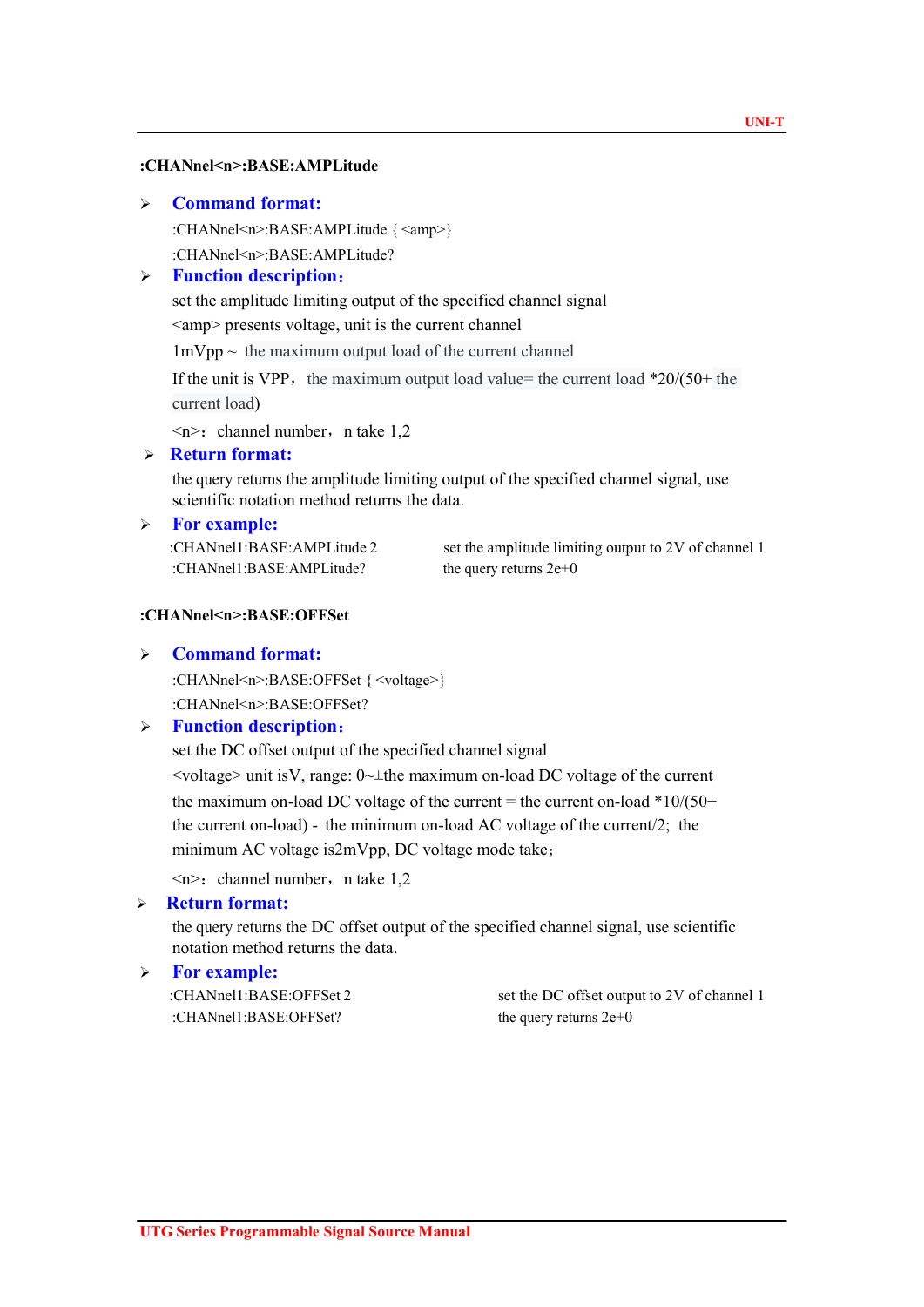#### :CHANnel<n>:BASE:HIGH

#### Command format:

:CHANnel<n>:BASE:HIGH { <voltage>}

:CHANnel<n>:BASE:HIGH?

# > Function description:

set the high signal output value of the specified channel signal

<voltage> unit is the current channel

 $\langle n \rangle$ : channel number, n take 1,2

# Return format:

the query returns the high signal output value of the specified channel signal, use scientific notation method returns the data.

#### $\triangleright$  For example:

: $CHANnel1:BASE: HIGH?$  the query returns  $2e+0$ 

:CHANnel1:BASE:HIGH 2 set the high signal output value 2V of channel 1

#### :CHANnel<n>:BASE:LOW

# $\triangleright$  Command format:

:CHANnel<n>:BASE:LOW { <voltage>}

# :CHANnel<n>:BASE:LOW?

# $\triangleright$  Function description:

set the low signal output value of the specified channel signal <voltage> unit is the current channel

 $\leq n$ : channel number, n take 1,2

# $\triangleright$  Return format:

the query returns the low signal output value of the specified channel signal, use scientific notation method returns the data.

## $\triangleright$  For example:

:CHANnel1:BASE:LOW? the query returns  $2e+0$ 

:CHANnel1:BASE:LOW 2 set the low signal output value to 2V of channel 1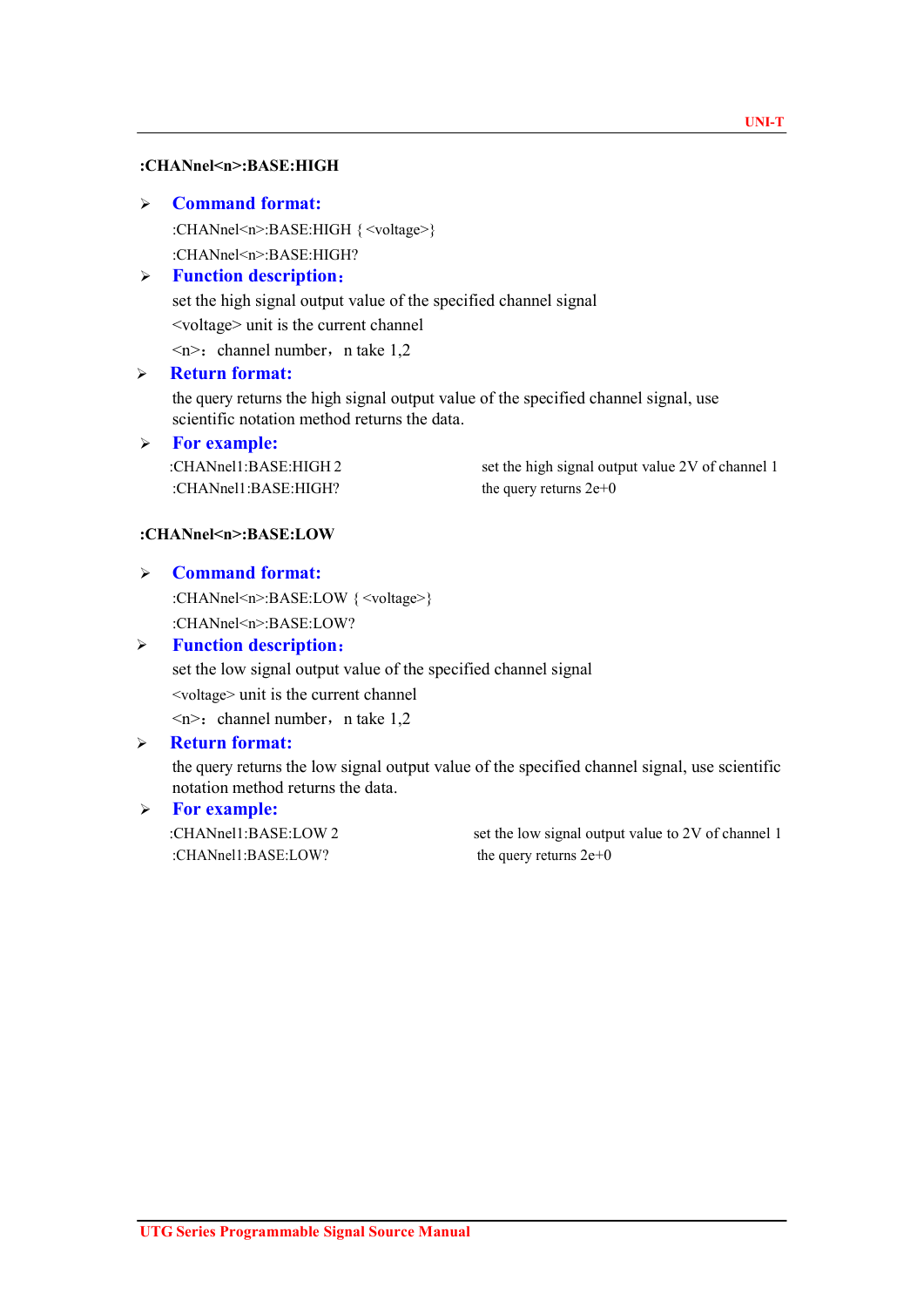#### :CHANnel<n>:BASE:DUTY

#### $\triangleright$  Command format:

:CHANnel<n>:BASE:DUTY { <duty>}

:CHANnel<n>:BASE:DUTY?

# > Function description:

set the duty ratio of the specified channel signal

 $\langle \text{duty} \rangle$  presents duty ratio, unit is %, range 0~100

 $\langle n \rangle$ : channel number, n take 1,2

#### $\triangleright$  Return format:

the query returns the duty ratio of the specified channel signal

#### $\triangleright$  For example:

:CHANnel1:BASE:DUTY 20 set the low signal output value to 20% of channel 1 :CHANnel1:BASE:DUTY? the query returns 20

#### :CHANnel<n>:RAMP:SYMMetry

#### Command format:

:CHANnel<n>:RAMP:SYMMetry { < symmetry >}

:CHANnel<n>:RAMP:SYMMetry?

## > Function description:

set ramp signal output symmetry of the specified channel signal

 $\leq$  symmetry  $>$  unit is %, range 0~100

 $\langle n \rangle$ : channel number, n take 1.2

### Return format:

the query returns ramp signal output symmetry of the specified channel signal

# $\triangleright$  For example:

:CHANnel1:RAMP:SYMMetry 20 set the ramp signal symmetry value to 20% of channel 1 :CHANnel1:RAMP:SYMMetry? the query returns 20

# :CHANnel<n>:PULSe:RISe

## Command format:

:CHANnel<n>:PULSe:RISe {<width>}

:CHANnel<n>:PULSe:RISe?

#### > Function description:

set pulse wave rising edge pulse width of the specified channel signal <width> presents pulse width, unit is S

 $\langle n \rangle$ : channel number, n take 1,2

#### Return format:

the query returns ramp signal output symmetry of the specified channel signal, use scientific notation method returns the data.

> For example: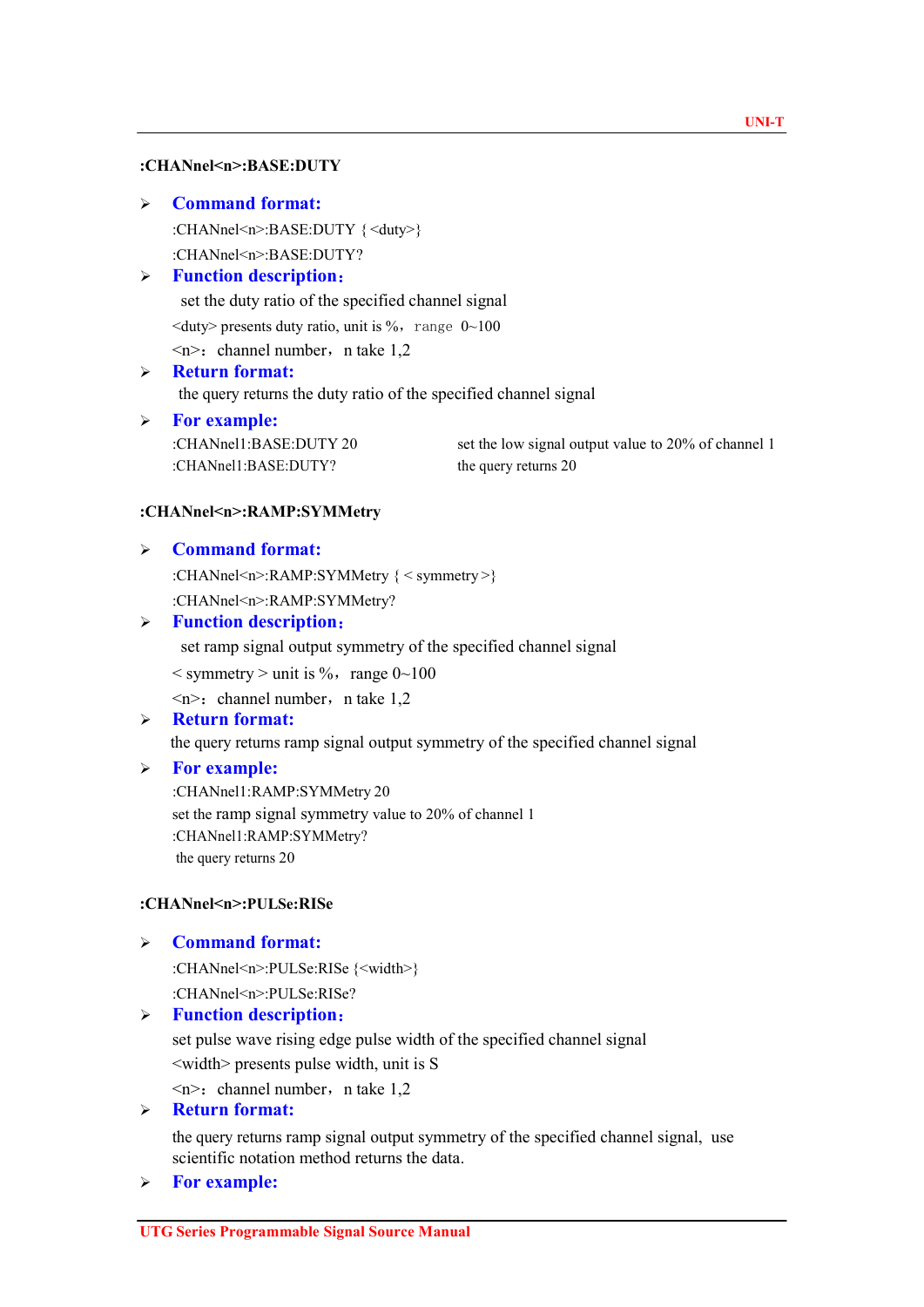:CHANnel1:PULSe:RISe 0.002 set the rising edge pulse width value to 2ms of channel 1 :CHANnel1:PULSe:RISe? the query returns 2e-3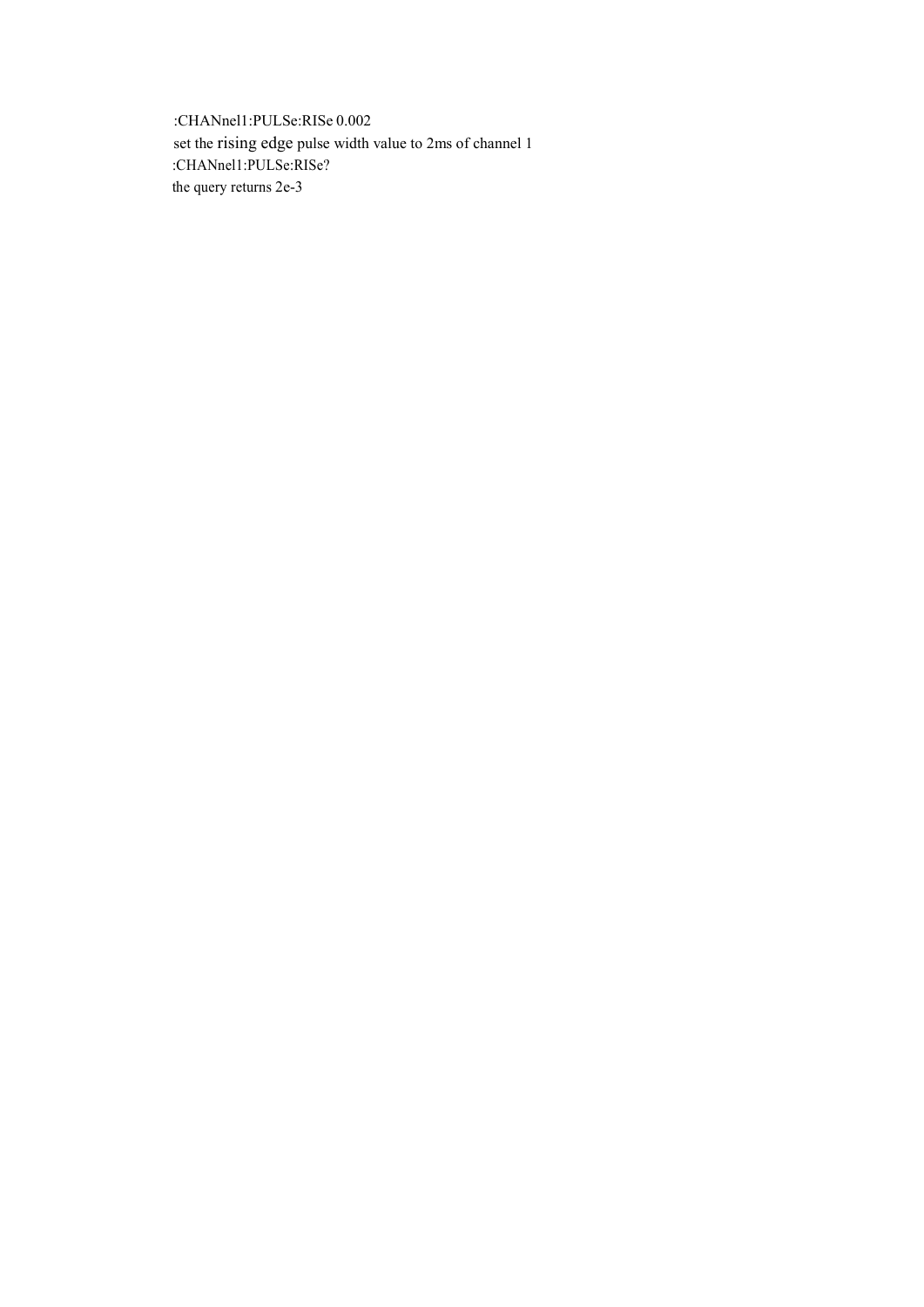#### :CHANnel<n>:PULSe:FALL

## Command format:

:CHANnel<n>:PULSe:FALL {<width>}

:CHANnel<n>:PULSe:FALL?

# > Function description:

set pulse wave falling edge pulse width of the specified channel signal

<width> presents pulse width, unit is S

 $\langle n \rangle$ : channel number, n take 1,2

# $\triangleright$  Return format:

the query returns pulse wave falling edge pulse width of the specified channel signal, use scientific notation method returns the data.

### $\triangleright$  For example:

:CHANnel1:PULSe:FALL 0.002 set the falling edge pulse width value to 2ms of channel 1 :CHANnel1:PULSe:FALL? the query returns 2e-3

# :CHANnel<n>:MODe

#### $\triangleright$  Command format:

:CHANnel<n>:MODe {CONTINUE | AM | PM | FM | FSK | Line | Log }

:CHANnel<n>:MODe?

## > Function description:

set the signal mode of the specified channel signal, they are CONTINUE 、AM、PM

、FM、FSK、Line、Log

 $\langle n \rangle$ : channel number, n take 1,2

## Return format:

the query returns the signal mode of the specified channel signal

#### $\triangleright$  For example:

:CHANnel1:MODe? the query returns AM

:CHANnel1:MODe AM set the amplitude modulation mode of channel 1

# :CHANnel<n>:MODulate:WAVe

#### $\triangleright$  Command format:

:CHANnel<n>:MODulate:WAVe { SINe|SQUare|UPRamp|DNRamp|ARB|NOISe } :CHANnel<n>:MODulate:WAVe?

## > Function description:

set modulating wave type of the specified channel signal, they are sine wave, square wave, upper triangle, lower triangle, random wave and noise.

 $\langle n \rangle$ : channel number, n take 1,2

# Return format:

the query returns the modulating wave type of the specified channel signal, use scientific notation method returns the data.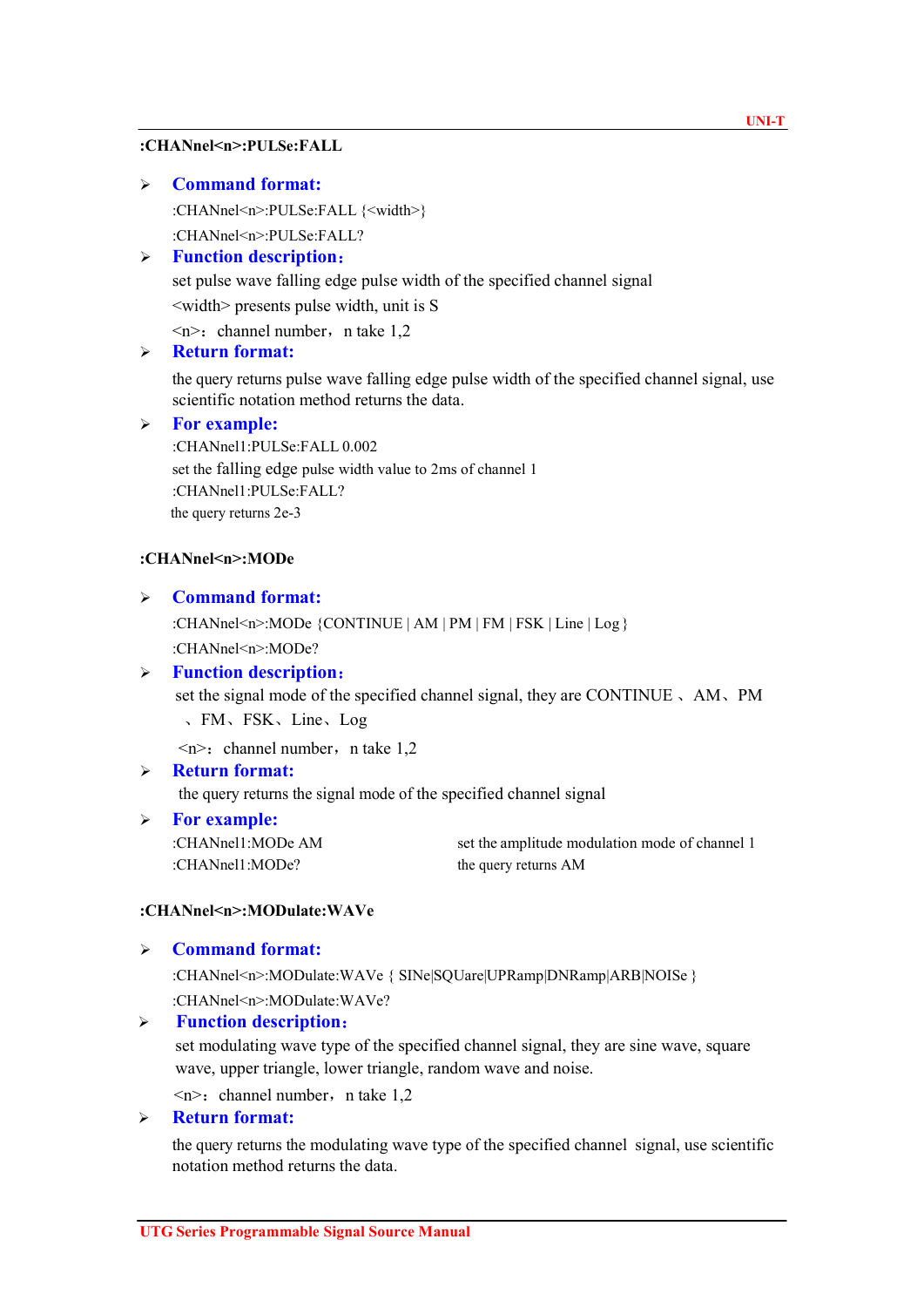# > For example:

:CHANnel1:MODulate:WAVe SINe set the amplitude modulation mode to sine wave of channel 1 :CHANnel1:MODulate:WAVe? the query returns SINe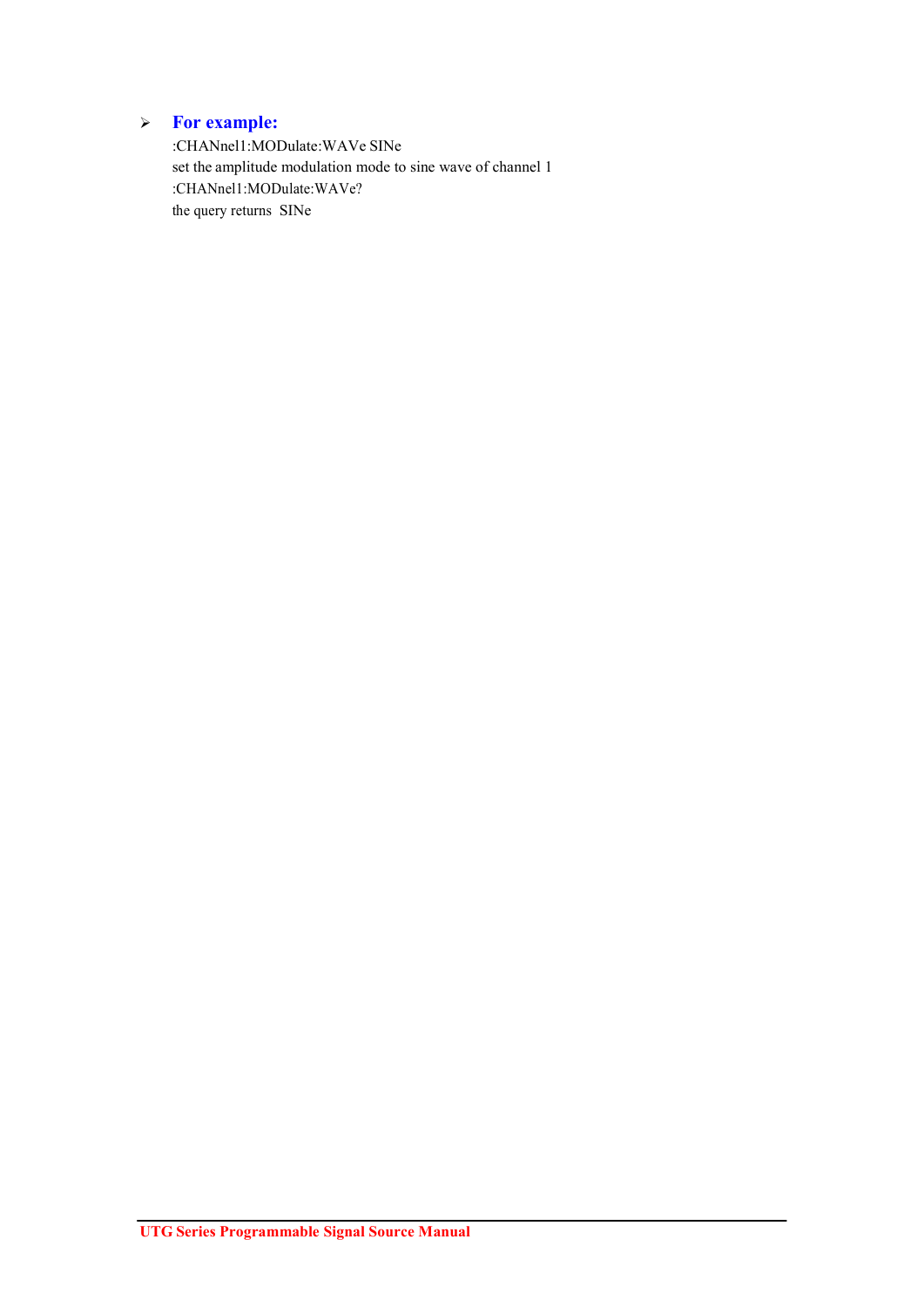#### :CHANnel<n>:MODulate:FREQuency

## $\triangleright$  Command format:

:CHANnel<n>:MODulate:FREQuency {<freq>}

:CHANnel<n>:MODulate:FREQuency?

# > Function description:

set modulating frequency type of the specified channel signal, use scientific notation method returns the data.

 $\langle$  freq $\rangle$  presents frequency, unit is Hz

 $\langle n \rangle$ : channel number, n take 1,2

## Return format:

the query returns the frequency wave type of the specified channel signal, use scientific notation method returns the data.

#### $\triangleright$  For example:

:CHANnel1:MODulate:FREQuency 2000 set the frequency wave to 2kHz of channel 1 :CHANnel1:MODulate:FREQuency? the query returns  $2e+3$ 

#### :CHANnel<n>:MODulate:ARB:INDex

#### $\triangleright$  Command format:

:CHANnel<n>:MODulate:ARB:INDex {<index >} :CHANnel<n>:MODulate:ARB:INDex?

# > Function description:

set the random wave serial number saved by the specified load signal source <index > presents random wave serial number

 $\langle n \rangle$ : channel number, n take 1,2

# $\triangleright$  Return format:

the query returns random wave serial number

## > For example:

:CHANnel1:MODulate:ARB:IND 2 Channel 1 loads the second modulated random wave saved by the signal source :CHANnel1:MODulate:ARB:IND? the query returns 2

#### :CHANnel<n>:MODulate:ARB:SOURce

# Command format:

:CHANnel<n>:MODulate:ARB:SOURce { INTernal|EXTernal } :CHANnel<n>:MODulate:ARB:SOURce?

# > Function description:

set the specified channel modulation of random wave source, internal and external  $\langle n \rangle$ : channel number, n take 1, 2

 $\triangleright$  Return format: the query returns random wave

## $\triangleright$  For example:

:CHANnel1:MODulate:ARB:SOURce INTernal set the random wave as external of channel 1 :CHANnel1:MODulate:ARB:SOURce? the query returns INTernal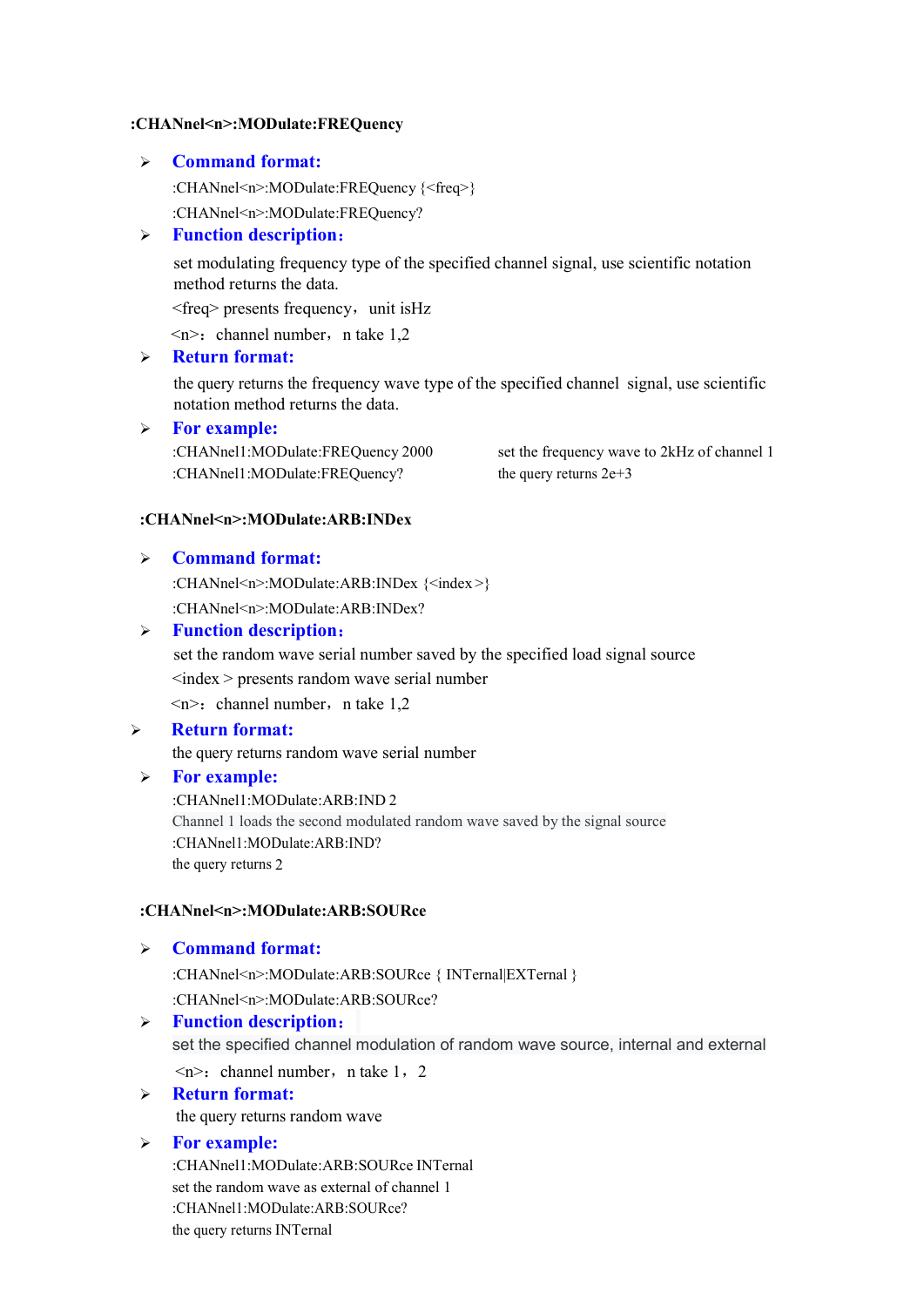#### :CHANnel<n>:MODulate:DEPTh

#### Command format:

:CHANnel<n>:MODulate:DEPTh { <depth>}

:CHANnel<n>:MODulate:DEPTh?

# > Function description:

set the modulation depth of the specified channel.

 $\leq$  depth $\geq$  presents the modulation depth, unit is %, range 0%  $\sim$  100%, AM modulation depth  $0\% \sim 120\%$ 

 $\langle n \rangle$ : channel number, n take 1, 2

# $\triangleright$  Return format:

the query returns the modulation depth

# > For example:

:CHANnel1:MODulate:DEPTh 50 set the modulation depth to 50% of channel 1 :CHANnel1:MODulate:DEPTh? the query returns 50

# :CHANnel<n>:ARB:INDex

#### Command format:

:CHANnel<n>:ARB:INDex {<index >}

:CHANnel<n>:ARB:INDex?

#### > Function description:

set the random wave serial number saved by the specified load signal source

<index > presents random wave serial number

 $\langle n \rangle$ : channel number, n take 1.2

# Return format:

the query returns random wave

## $\triangleright$  For example:

:CHANnel1:ARB:IND 2 Channel 1 loads the second modulated random wave saved by the signal source :CHANnel1:ARB:IND? the query returns 2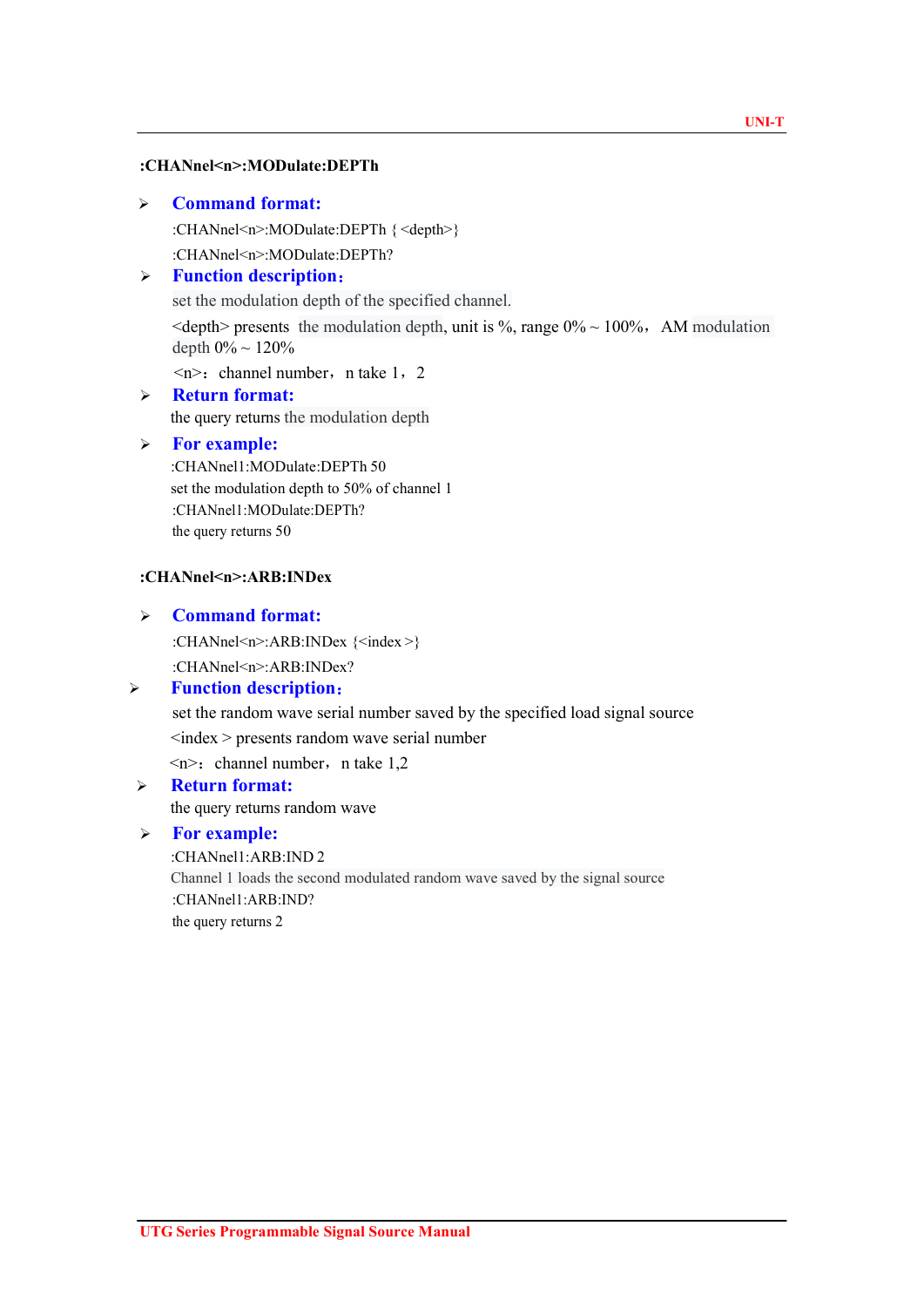#### :CHANnel<n>:ARB:SOURce

## $\triangleright$  Command format:

:CHANnel<n>:ARB:SOURce { INTernal|EXTernal }

:CHANnel<n>:ARB:SOURce?

# > Function description:

set the specified channel modulation of random wave source, internal and external

 $\langle n \rangle$ : channel number, n take 1, 2

# $\triangleright$  Return format: the query returns random wave

#### For example:

:CHANnel1:ARB:SOURce INTernal Channel 1 loads the second modulated random wave saved by the signal source :CHANnel1:ARB:SOURce? the query returns INTernal

## :CHANnel<n>:FM:FREQuency:DEV

# Command format:

:CHANnel<n>:FM:FREQuency:DEV { <freq>}

:CHANnel<n>:FM:FREQuency:DEV?

# > Function description:

set frequency deviation of the specified channel

 $\langle$ freq $>$  presents frequency deviation, unit is Hz.0Hz  $\sim$  the current fundamental frequency

 $\langle n \rangle$ : channel number, n take 1, 2

# Return format:

the query returns the frequency deviation of the specified channel signal, use scientific notation method returns the data.

## $\triangleright$  For example:

:CHANnel<n>:FM:FREQuency:DEV 2000 set the frequency deviation to 2kHz of the channel 1 :CHANnel<n>:FM:FREQuency:DEV? the query returns 2e+3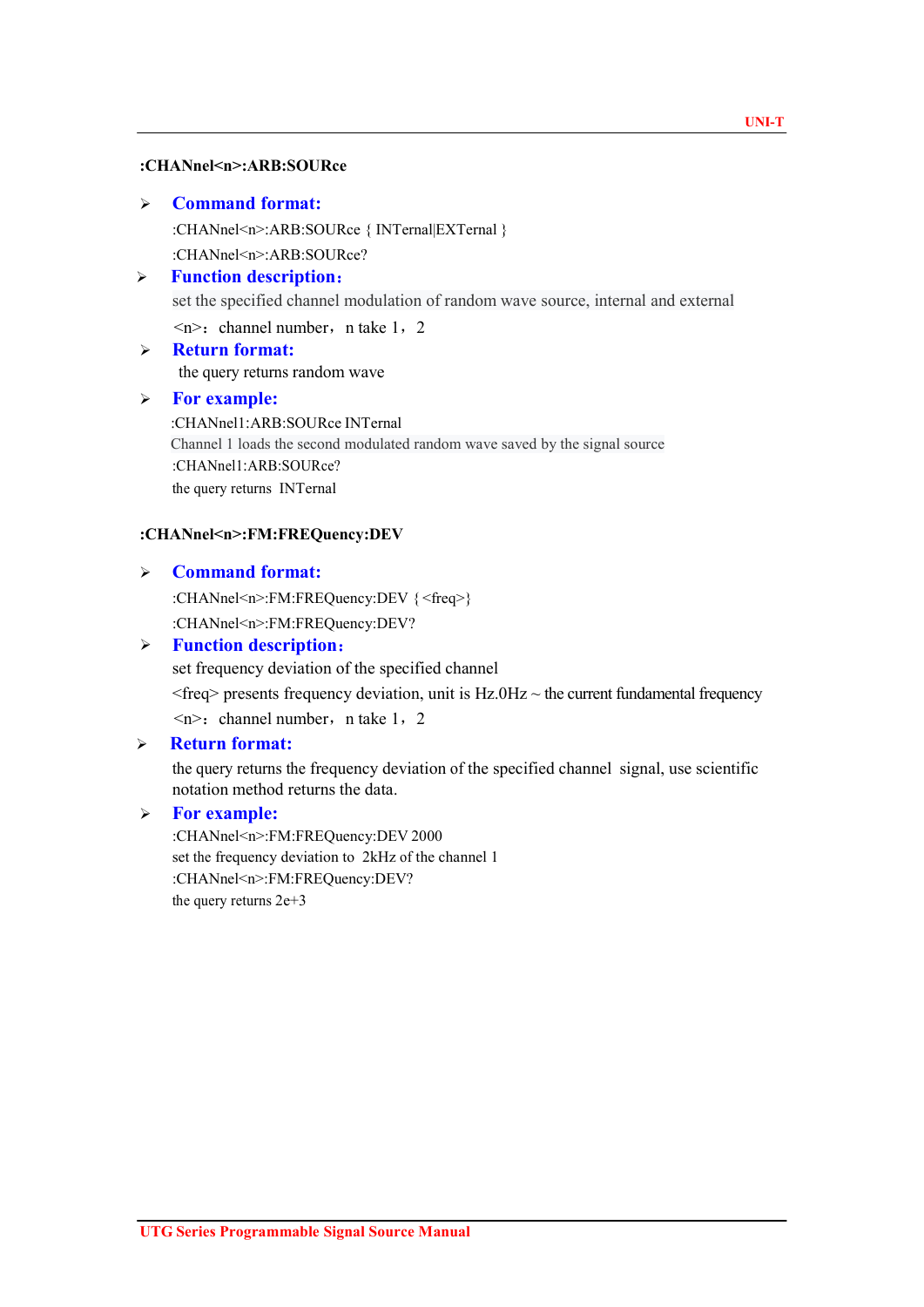#### :CHANnel<n>:PM:PHASe:DEV

#### $\triangleright$  Command format:

:CHANnel<n>:PM:PHASe:DEV { <phase>} :CHANnel<n>:PM:PHASe:DEV?

# > Function description:

set the phase deviation output of the specified channel  $\epsilon$  phase > presents deviation output, unit is<sup>o</sup>, range 0~360  $\leq n \geq$ : channel number, n take 1, 2

# $\triangleright$  Return format:

the query returns the phase deviation

#### $\triangleright$  For example:

:CHANnel<n>:PM:PHASe:DEV 30 set the phase deviation to 30° of the specified channel 1 :CHANnel<n>:PM:PHASe:DEV? the query returns 30

## :CHANnel<n>:FSK:HOPPing:FREQuency

## $\triangleright$  Command format:

:CHANnel<n>:FSK:HOPPing:FREQuency { <freq>} :CHANnel<n>:FSK:HOPPing:FREQuency?

# Function description:

set the frequency hopping of the specified channel

 $\langle$  freq  $>$  presents frequency, unit is Hz

 $\langle n \rangle$ : channel number, n take 1, 2

# $\triangleright$  Return format:

the query returns the frequency hopping of the specified channel, use scientific notation method returns the data.

#### $\triangleright$  For example:

:CHANnel<n>:FSK:HOPP:FREQ 2000 set the frequency hopping to 2kHz of channel 1 :CHANnel<n>:FSK:HOPP:FREQ? the query returns 2e+3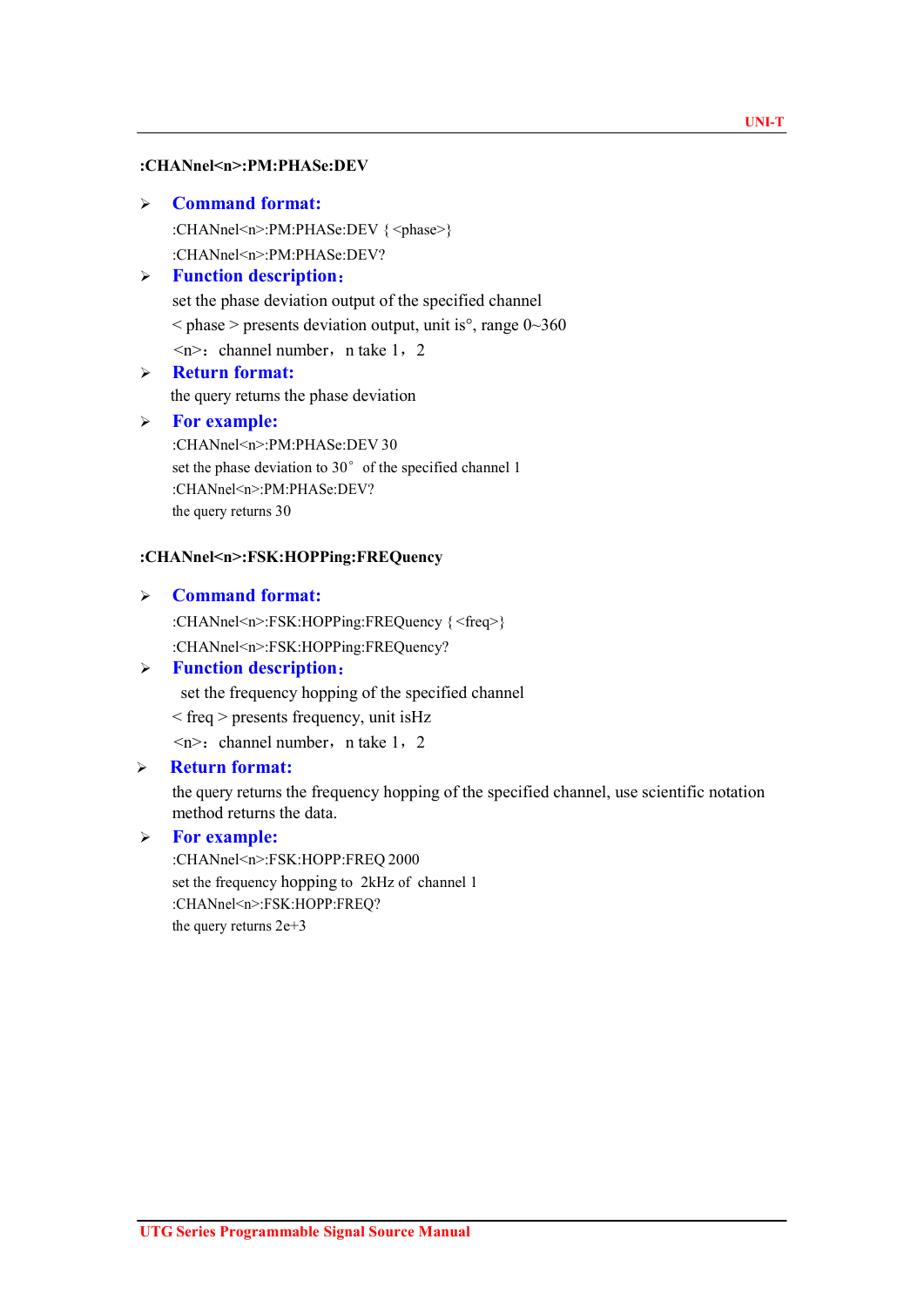#### :CHANnel<n>:SWEep:FREQuency:STARt

#### Command format:

:CHANnel<n>:SWEep:FREQuency:STARt { <freq>}

:CHANnel<n>:SWEep:FREQuency:STARt?

## > Function description:

set the sweep frequency starting frequency of the specified channel

 $\langle$  freq  $>$  presents frequency, unit is Hz

 $\langle n \rangle$ : channel number, n take 1, 2

# Return format:

the query returns the sweep frequency starting frequency of the specified channel, use scientific notation method returns the data.

# > For example:

:CHANnel<n>:SWE:FREQ:STAR 2000 set the sweep frequency starting frequency to 2kHz of channel 1 :CHANnel<n>:SWE:FREQ:STAR? the query returns 2e+3

## :CHANnel<n>:SWEep:FREQuency:STOP

#### Command format:

:CHANnel<n>:SWEep:FREQuency:STOP { <freq>} :CHANnel<n>:SWEep:FREQuency:STOP?

# > Function description:

set the sweep frequency cutoff frequency of the specified channel

< freq > presents frequency , unit is Hz

 $\leq n$ : channel number, n take 1, 2

# Return format:

the query returns the sweep frequency cutoff frequency of the specified channel, use scientific notation method returns the data.

## For example:

:CHANnel<n>:SWE:FREQ:STOP 2000 set the sweep frequency cutoff frequency to 2kHz of channel 1 :CHANnel<n>:SWE:FREQ:STOP? the query returns 2e+3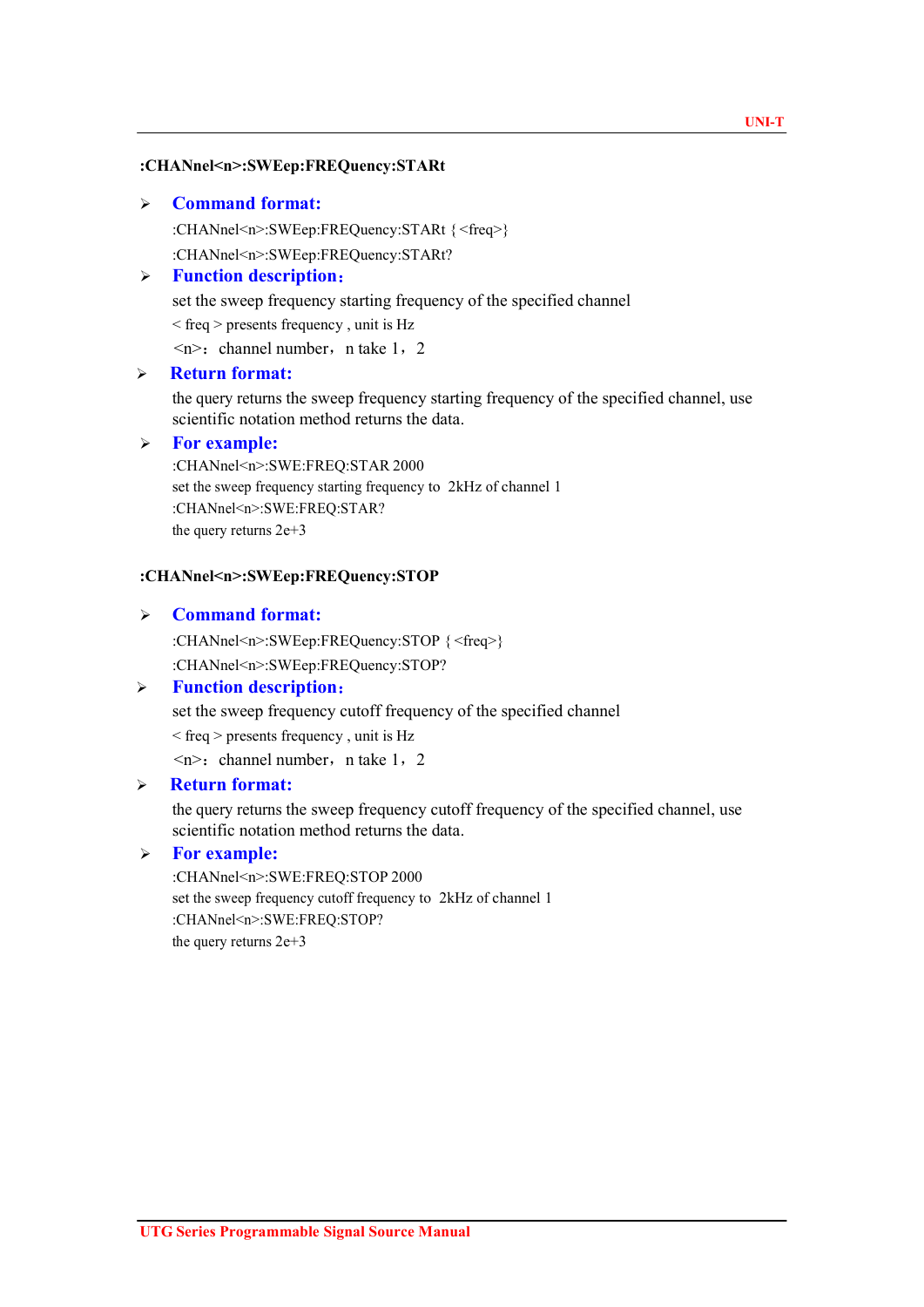#### :CHANnel<n>:SWEep:TIMe

# Command format:

:CHANnel<n>:SWEEP:TIMe { <time>}

:CHANnel<n>:SWEEP:TIMe?

# > Function description:

set the sweep frequency scanning time of the specified channel

 $\langle$  time  $>$  unit is S, range 1 ms  $\sim$  500s

 $\langle n \rangle$ : channel number, n take 1, 2

# Return format:

the query returns the sweep frequency scanning time of the specified channel, use scientific notation method returns the data.

# $\triangleright$  For example:

:CHANnel<n>:SWEEP:TIMe 2 set the sweep frequency scanning time to 2s of channel 1 :CHANnel<n>:SWEEP:TIMe? the query returns 2e+0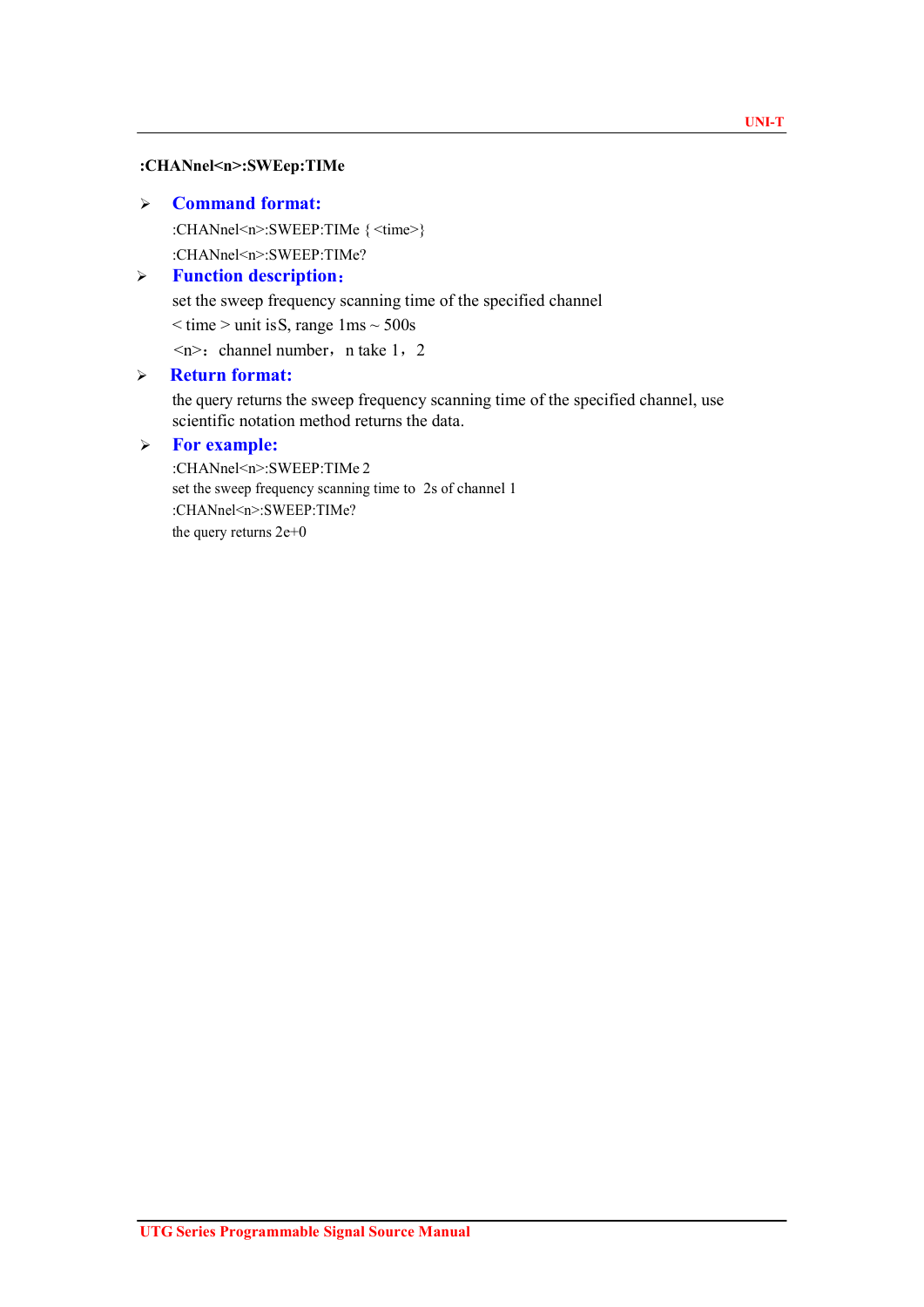# WARB Command

Instructions for writing arbitrary waveform files, including basic arbitrary waveform and modulated arbitrary waveform write configurations.

# :WARB<n>:MODulate

Command format:

:WARB<n>:MODulate <arb file>

# > Function description:

Used to write to modulate arbitrary waveform, waveform data fixed 4K points, send the instruction firstly, and then send arbitrary waveform file data to the signal source.

<arb file> presents arbitrary waveform file

## For example:

:WARB1:MODulate set the modulate arbitrary waveform of channel 1

# :WARB<n>:CARRier

 Command format: :WARB<n>:CARRier <arb file>

# > Function description:

Used to write to modulate arbitrary waveform, waveform data fixed 4K points, send the instruction firstly, and then send arbitrary waveform file data to the signal source.

<arb file> presents arbitrary waveform file

# > For example:

:WARB1: CARRier write the modulate arbitrary waveform of channel 1

# DISPlay Command

Used for to display image information of the signal source

# :DISPlay?

Command format:

:DISPlay?

> Function description:

used to query the image data on the current screen of an oscilloscope

# Return format:

the query returns image data, and the returned data conforms to IEEE 488.2 # format binary data.

> For example:

:DISPlay? the query returns image data data format: #800012345+ bitmap data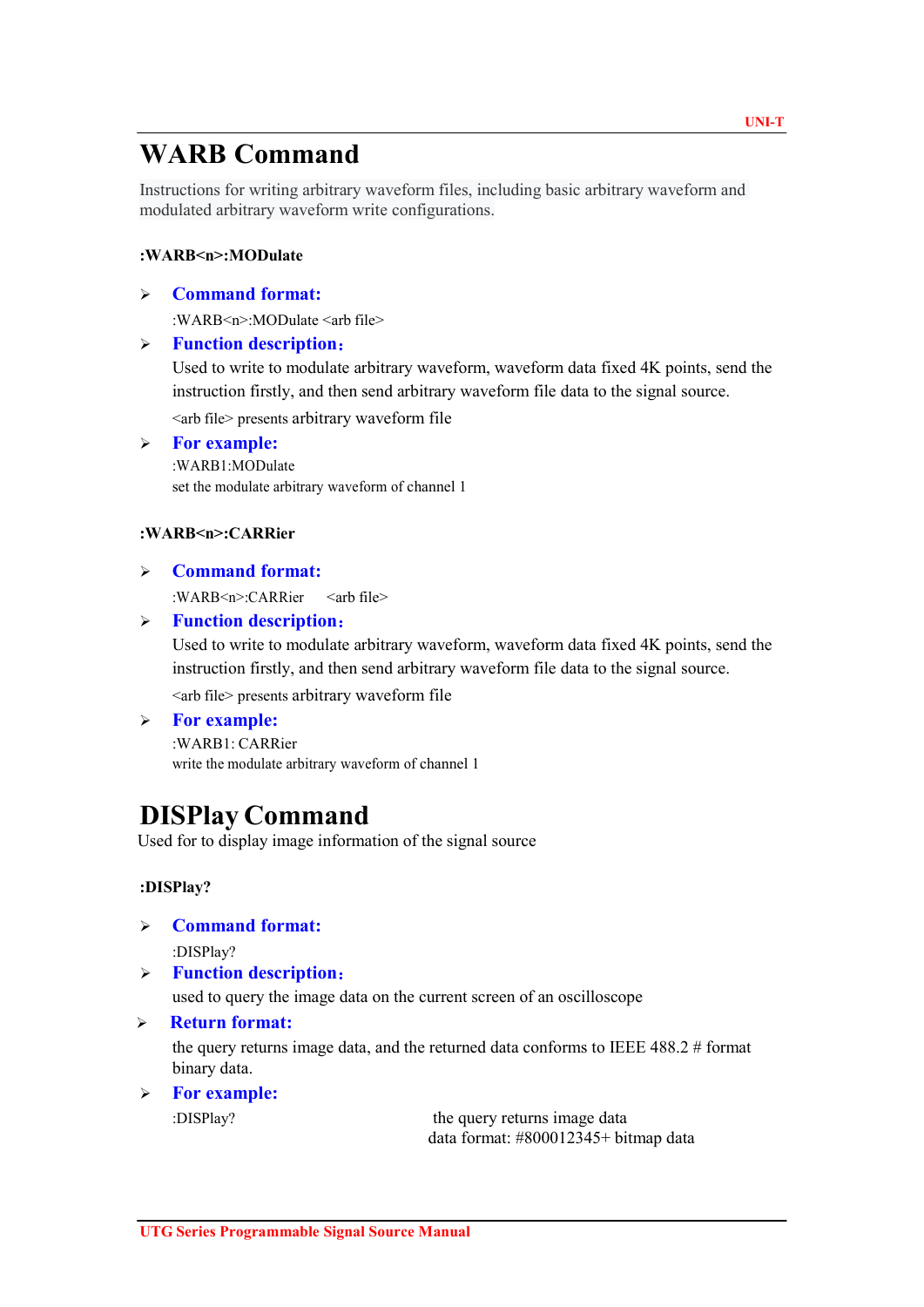# KEY Command

For controlling the keys and knobs on the power operation panel

# :KEY:<key>

# Command format:

:KEY:<key>

:KEY:  $\{key\}$ :LOCK  $\{1 | ON\}$  |  $\{0 | OFF\}$ } :KEY:<key>:LOCK?

:KEY:<key>:LED?

# > Function description:

Used to set the lock/unlock function. <key> defined and described see in Appendix 1: <key> format

# Return format:

The query returns a key locked statue or a state with LED keystroke lights.

Lock statue: 0 presents unlocked, 1 presents locked

LED statue: 0 presents light off, 1 presents light on (green), 2 presents light on (red)

# $\triangleright$  For example:

:KEY:AUTO set the oscilloscope control value automatically :KEY:AUTO:LOCK ON/OFF locked/unlocked button :KEY:AUTO:LOCK? the query returns lock statur,1 presents locked :KEY:AUTO:LED? the query returns LED statue, 0 presents light off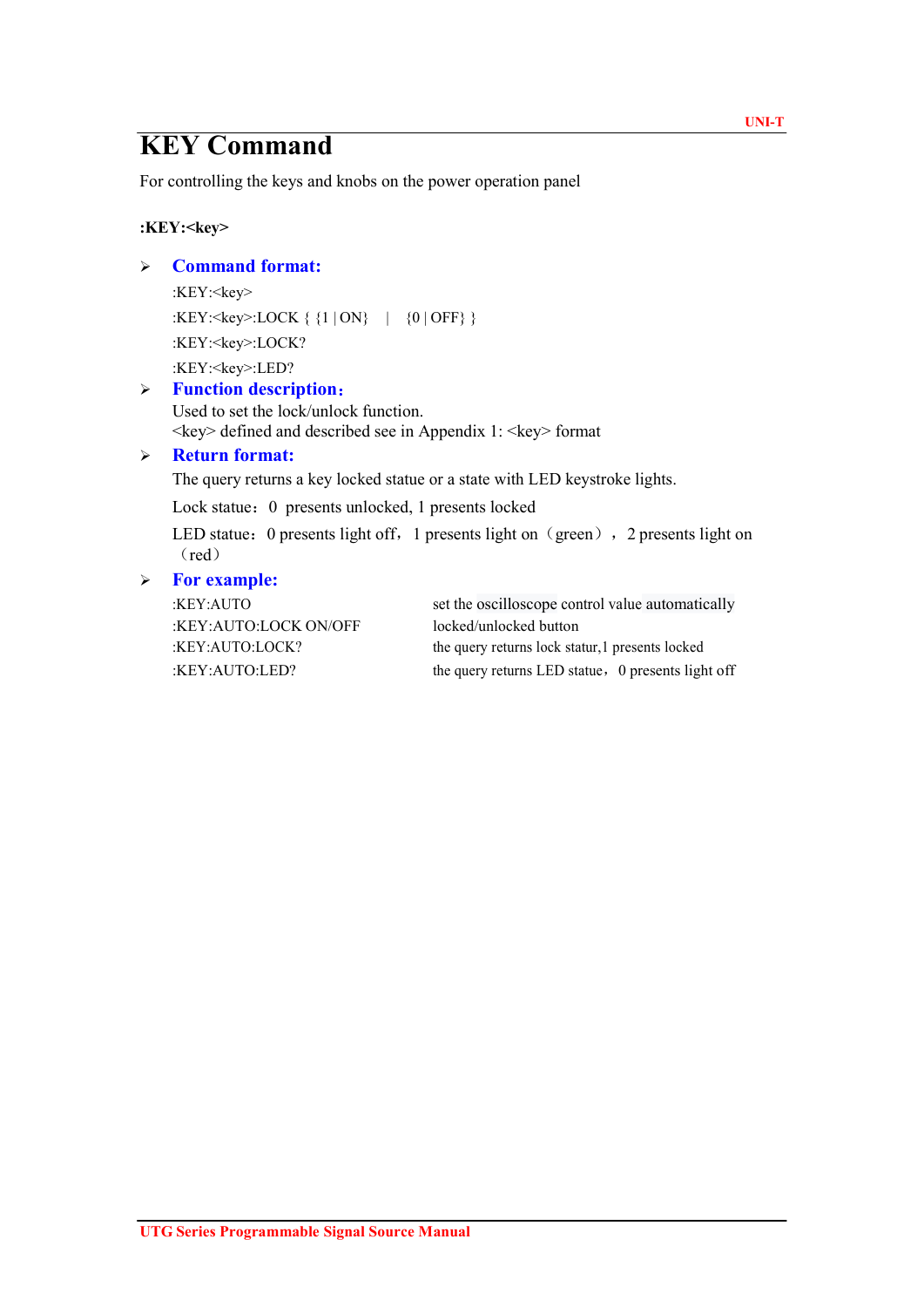# Appendix 1: < key > format

| <b>Command keywords</b> | <b>Function description</b>                | LED                     |  |
|-------------------------|--------------------------------------------|-------------------------|--|
| Wave                    | Wave type                                  | $\checkmark$            |  |
| Mode                    | Output mode                                |                         |  |
| Utility                 | System                                     |                         |  |
| Symbol                  | Numeric key symbol                         |                         |  |
| Dot                     | Number key decimal point                   |                         |  |
| NUM <sub>0</sub>        | Numeric key 0                              |                         |  |
| NUM1                    | Numeric key1                               |                         |  |
| NUM <sub>2</sub>        | Numeric key2                               |                         |  |
| NUM3                    | Numeric key3                               |                         |  |
| NUM4                    | Numeric key4                               |                         |  |
| NUM <sub>5</sub>        | Numeric key5                               |                         |  |
| NUM <sub>6</sub>        | Numeric key6                               |                         |  |
| NUM7                    | Numeric key 7                              |                         |  |
| NUM8                    | Numeric key8                               |                         |  |
| NUM9                    | Numeric key9                               |                         |  |
| Up                      | Up arrow key                               |                         |  |
| Down                    | Down arrow key                             |                         |  |
| Left                    | Left arrow key                             |                         |  |
| Right                   | Right arrow key                            |                         |  |
| OK                      | Confirm key                                |                         |  |
| CH <sub>1</sub>         | Channel 1 key                              | $\checkmark$            |  |
| CH2                     | Channel 2 key                              | $\overline{\checkmark}$ |  |
| F1                      | Select the first item of the current menu  |                         |  |
| F2                      | Select the second item of the current menu |                         |  |
| F <sub>3</sub>          | Select the third item of the current menu  |                         |  |
| F4                      | Select the fourth item of the current menu |                         |  |
| F <sub>5</sub>          | Select the fifth item of the current menu  |                         |  |
| F <sub>6</sub>          | Select the sixth item of the current menu  |                         |  |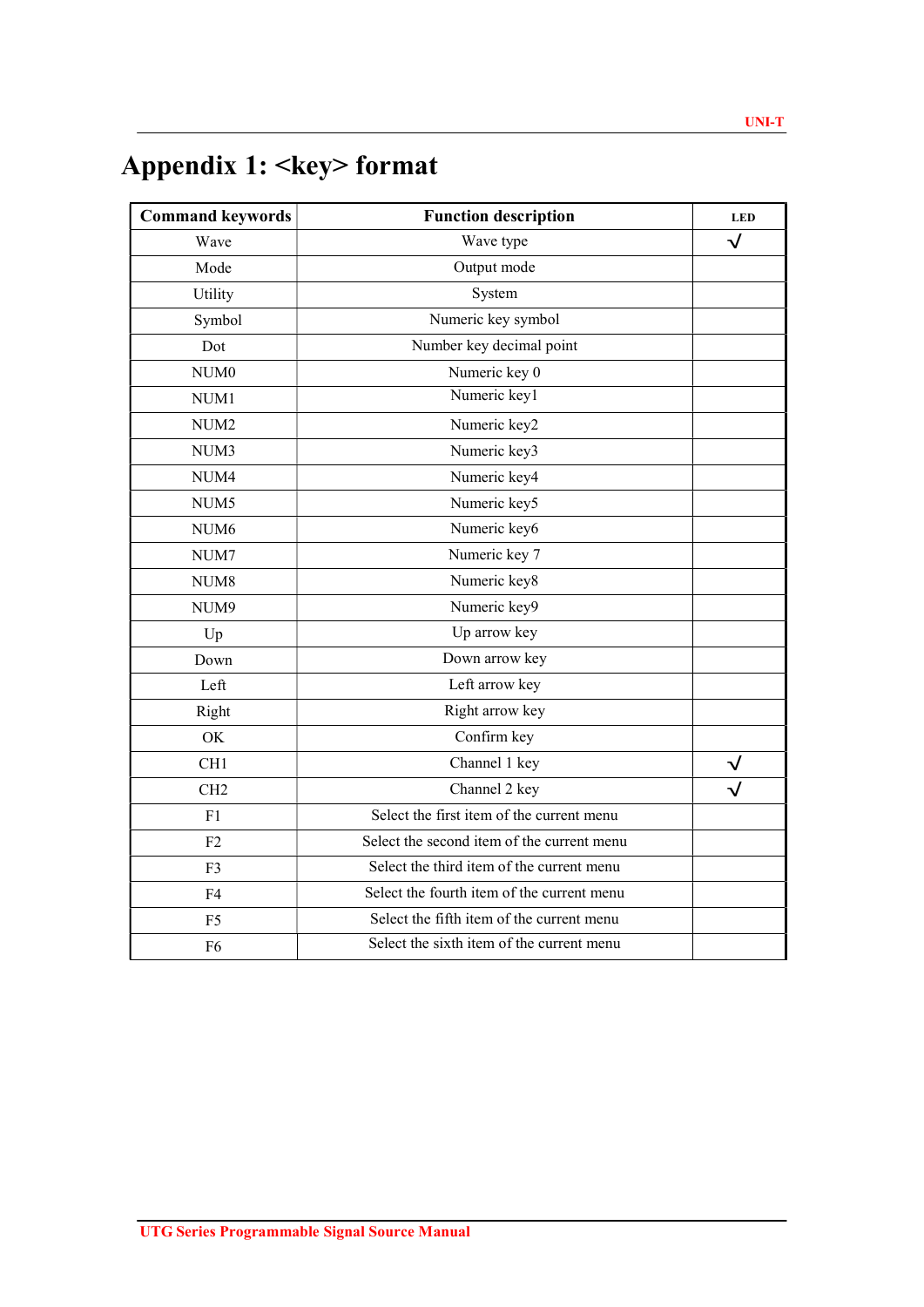# Appendix 2: key lock statue

| Tag number       | <b>Key</b>       | <b>Status</b>                          |
|------------------|------------------|----------------------------------------|
| $\boldsymbol{0}$ | Wave             | 0 presents unlocked, 1 presents locked |
| 1                | Mode             | 0 presents unlocked, 1 presents locked |
| $\overline{2}$   | Utility          | 0 presents unlocked, 1 presents locked |
| 3                | Symbol           | 0 presents unlocked, 1 presents locked |
| $\overline{4}$   | Dot              | 0 presents unlocked, 1 presents locked |
| 5                | NUM <sub>0</sub> | 0 presents unlocked, 1 presents locked |
| 6                | NUM1             | 0 presents unlocked, 1 presents locked |
| $\overline{7}$   | NUM <sub>2</sub> | 0 presents unlocked, 1 presents locked |
| 8                | NUM3             | 0 presents unlocked, 1 presents locked |
| 9                | NUM4             | 0 presents unlocked, 1 presents locked |
| 10               | NUM <sub>5</sub> | 0 presents unlocked, 1 presents locked |
| 11               | NUM <sub>6</sub> | 0 presents unlocked, 1 presents locked |
| 12               | NUM7             | 0 presents unlocked, 1 presents locked |
| 13               | NUM8             | 0 presents unlocked, 1 presents locked |
| 14               | NUM9             | 0 presents unlocked, 1 presents locked |
| 15               | Up               | 0 presents unlocked, 1 presents locked |
| 16               | Down             | 0 presents unlocked, 1 presents locked |
| 17               | Left             | 0 presents unlocked, 1 presents locked |
| 18               | Right            | 0 presents unlocked, 1 presents locked |
| 19               | OK               | 0 presents unlocked, 1 presents locked |
| 20               | CH <sub>1</sub>  | 0 presents unlocked, 1 presents locked |
| 21               | CH2              | 0 presents unlocked, 1 presents locked |
| 22               | F1               | 0 presents unlocked, 1 presents locked |
| 23               | F2               | 0 presents unlocked, 1 presents locked |
| 24               | F <sub>3</sub>   | 0 presents unlocked, 1 presents locked |
| 25               | F4               | 0 presents unlocked, 1 presents locked |
| 26               | F <sub>5</sub>   | 0 presents unlocked, 1 presents locked |
| 27               | F <sub>6</sub>   | 0 presents unlocked, 1 presents locked |